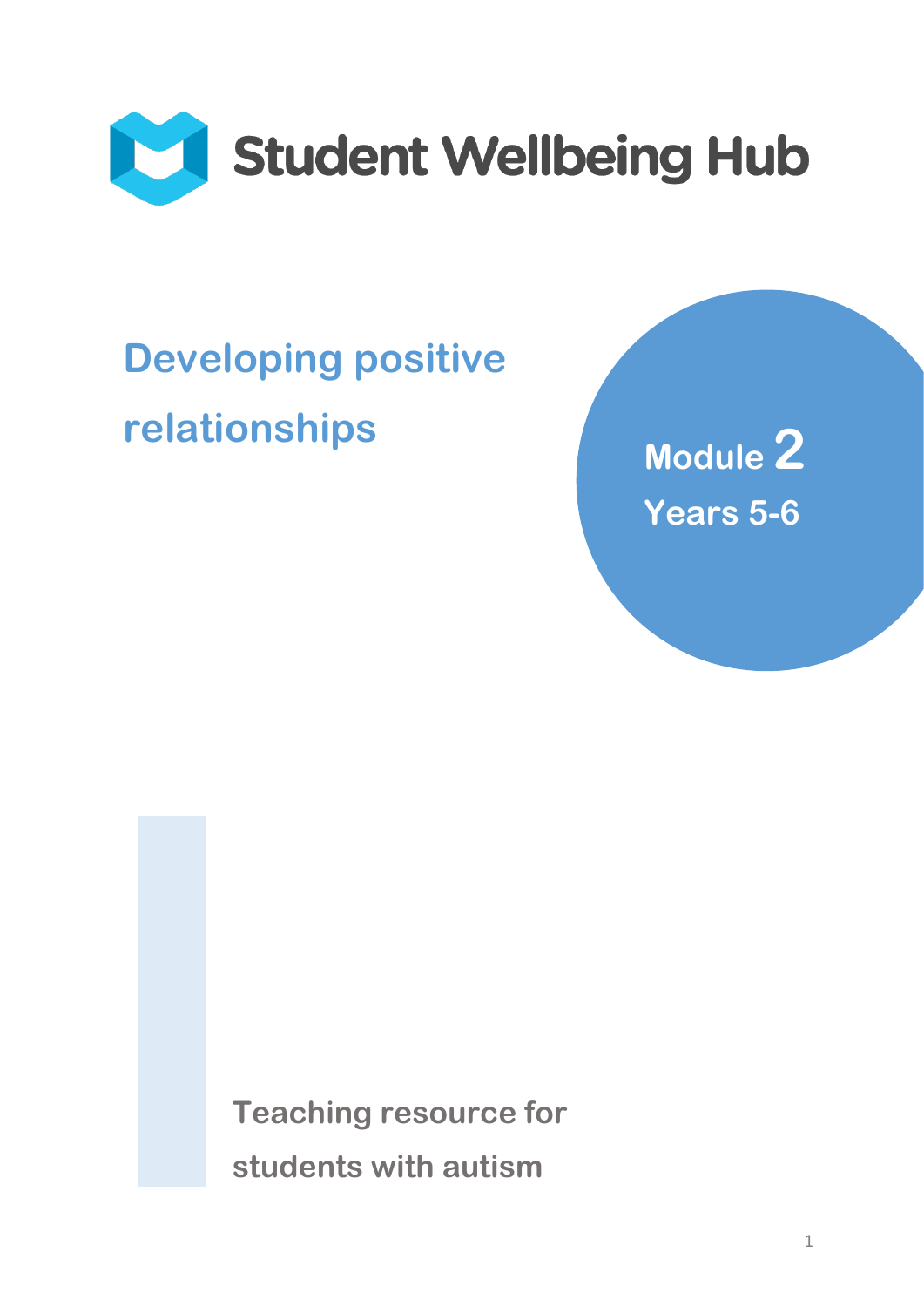## **CONTENTS**

| Teaching activity 6: Greeting and interacting with the people in my circles 15 |  |
|--------------------------------------------------------------------------------|--|
| Teaching activity 7: Things I can do to be a good friend/kind person  17       |  |
|                                                                                |  |
|                                                                                |  |
|                                                                                |  |
| How can individuals respond when people are not being good friends?  20        |  |
|                                                                                |  |
|                                                                                |  |
|                                                                                |  |
|                                                                                |  |
|                                                                                |  |
|                                                                                |  |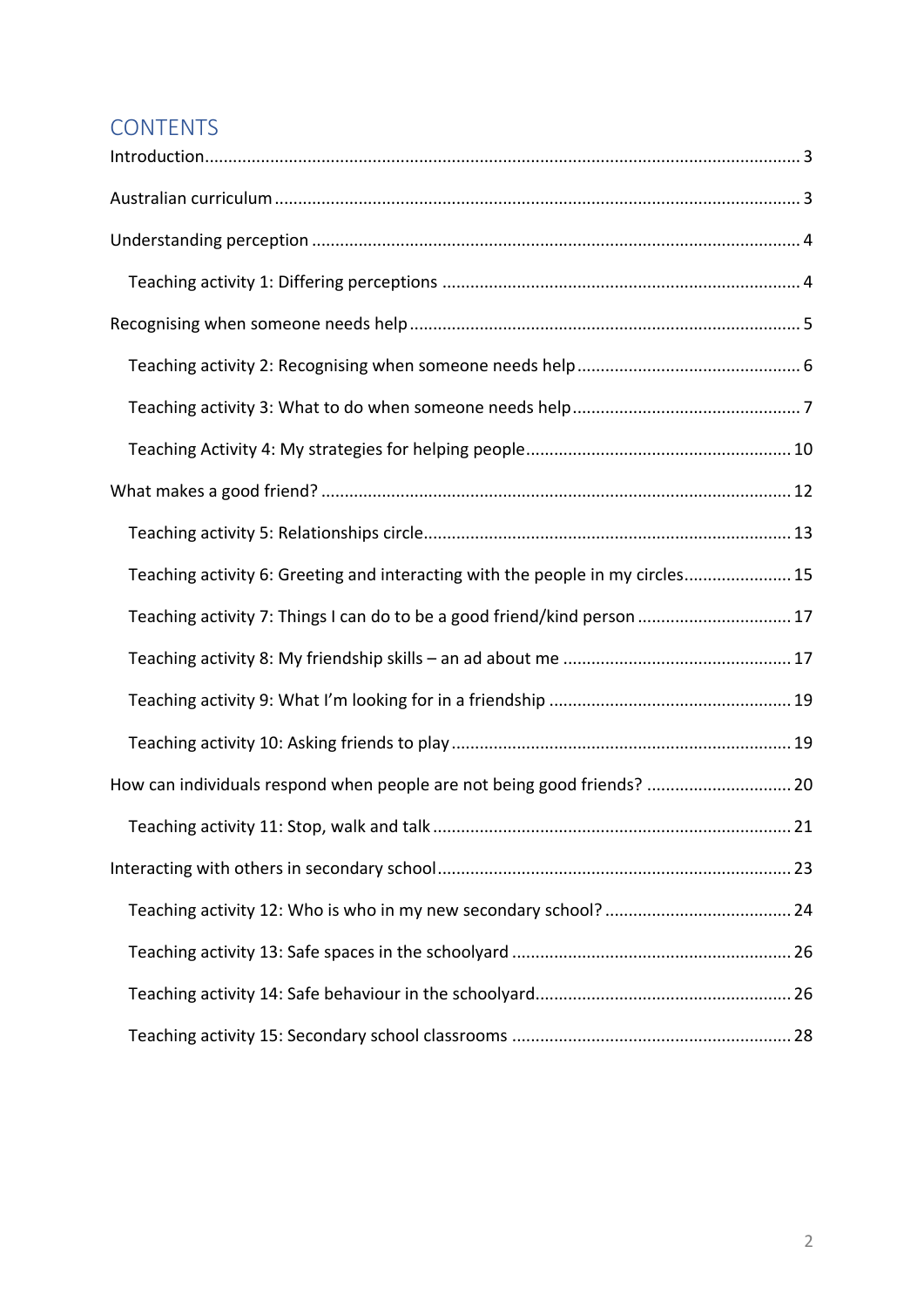## <span id="page-2-0"></span>**Introduction**

This resource is designed to support teachers of students with autism. It aims to help you as a teacher to understand some of the strengths and challenges that this diverse cohort of students brings to the topic. The core audience is teachers who work in mainstream schools rather than special schools.

The resource includes background information, links to resources designed for teacher use and resources that can be used with students.



You may wish to deliver the last section of this module 'Interacting with others in secondary school' in tandem with any secondary school transition activities that are occurring in the school.

## <span id="page-2-1"></span>**Australian curriculum**

#### [Achievement standard links](https://www.australiancurriculum.edu.au/f-10-curriculum/health-and-physical-education/?year=12996&strand=Personal%2C+Social+and+Community+Health&strand=Movement+and+Physical+Activity&capability=ignore&capability=Literacy&capability=Numeracy&capability=Information+and+Communication+Technology+%28ICT%29+Capability&capability=Critical+and+Creative+Thinking&capability=Personal+and+Social+Capability&capability=Ethical+Understanding&capability=Intercultural+Understanding&priority=ignore&priority=Aboriginal+and+Torres+Strait+Islander+Histories+and+Cultures&priority=Asia+and+Australia%E2%80%99s+Engagement+with+Asia&priority=Sustainability&elaborations=true&elaborations=false&scotterms=false&isFirstPageLoad=false)

- By the end of Year 6, students investigate developmental changes and transitions.
- They recognise the influence of emotions on behaviours and discuss factors that influence how people interact.
- They describe their own and others' contributions to health, physical activity, safety and wellbeing.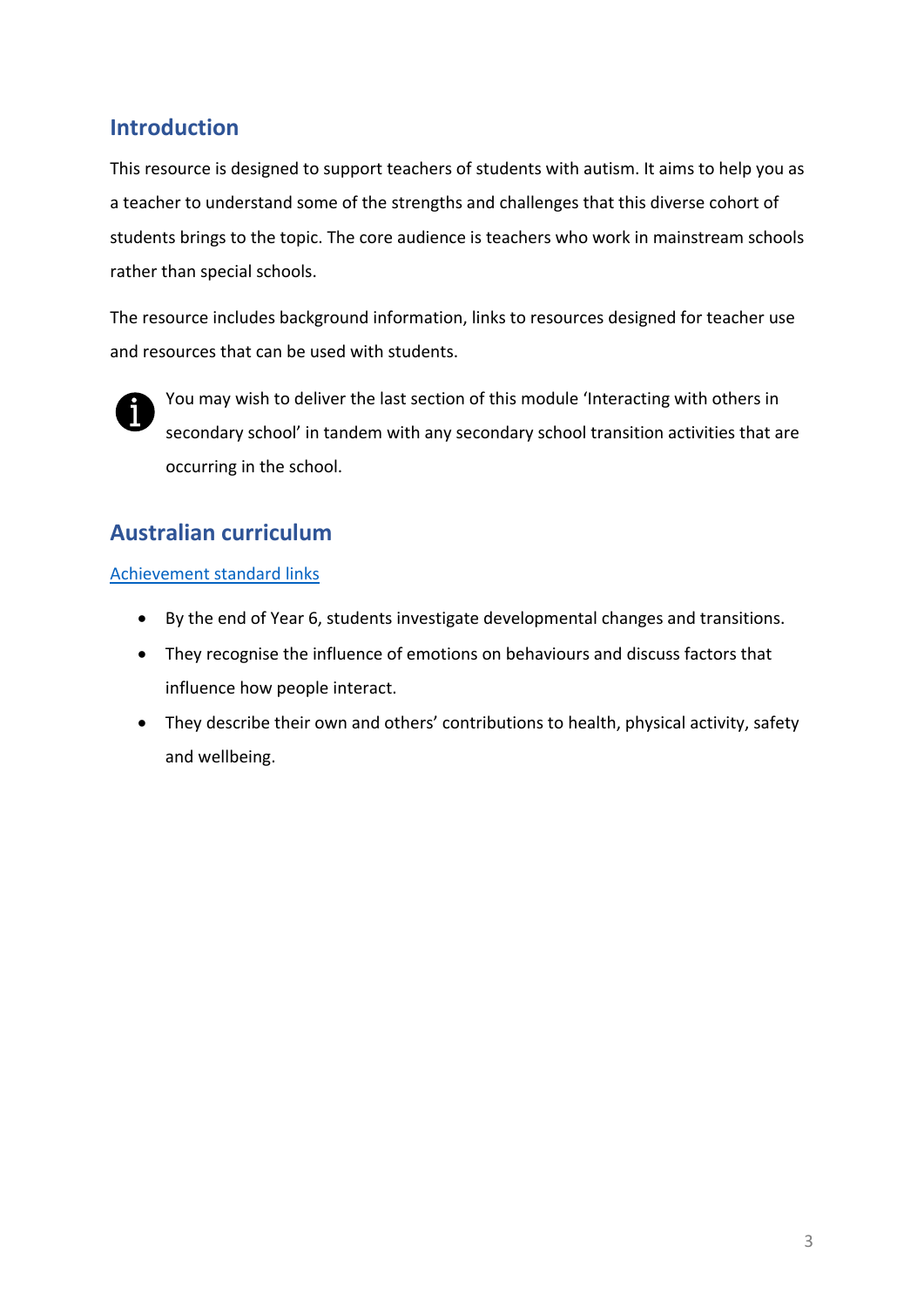## <span id="page-3-0"></span>**Understanding perception**

People need help for a wide variety of reasons and in lots of different contexts. The activities in this section are designed to help students with autism to develop their understanding that there are different points of view and responses to the same event for different people.

It can take a lot longer for students with autism to develop this sort of understanding as (like many other students) they assume that everyone thinks like they do. However, this thinking style is more pervasive in people with autism and can impact even the closest of relationships.



Source: Mushki Brichta/Wikimedia Commons, CC BY-SA 4.0

#### <span id="page-3-1"></span>**Teaching activity 1: Differing perceptions**

This activity provides two tasks you can use to illustrate the concept that points of view can be different for different people.



#### *[11 optical illusions that will trick your eyes](https://youtu.be/llLVk2fqylA)[1](#page-3-2)*

Exploring some optical illusions can simply demonstrate this concept. Show your students the optical illusions in the video and explore what they see.

<span id="page-3-2"></span> <sup>1</sup> https://youtu.be/llLVk2fqylA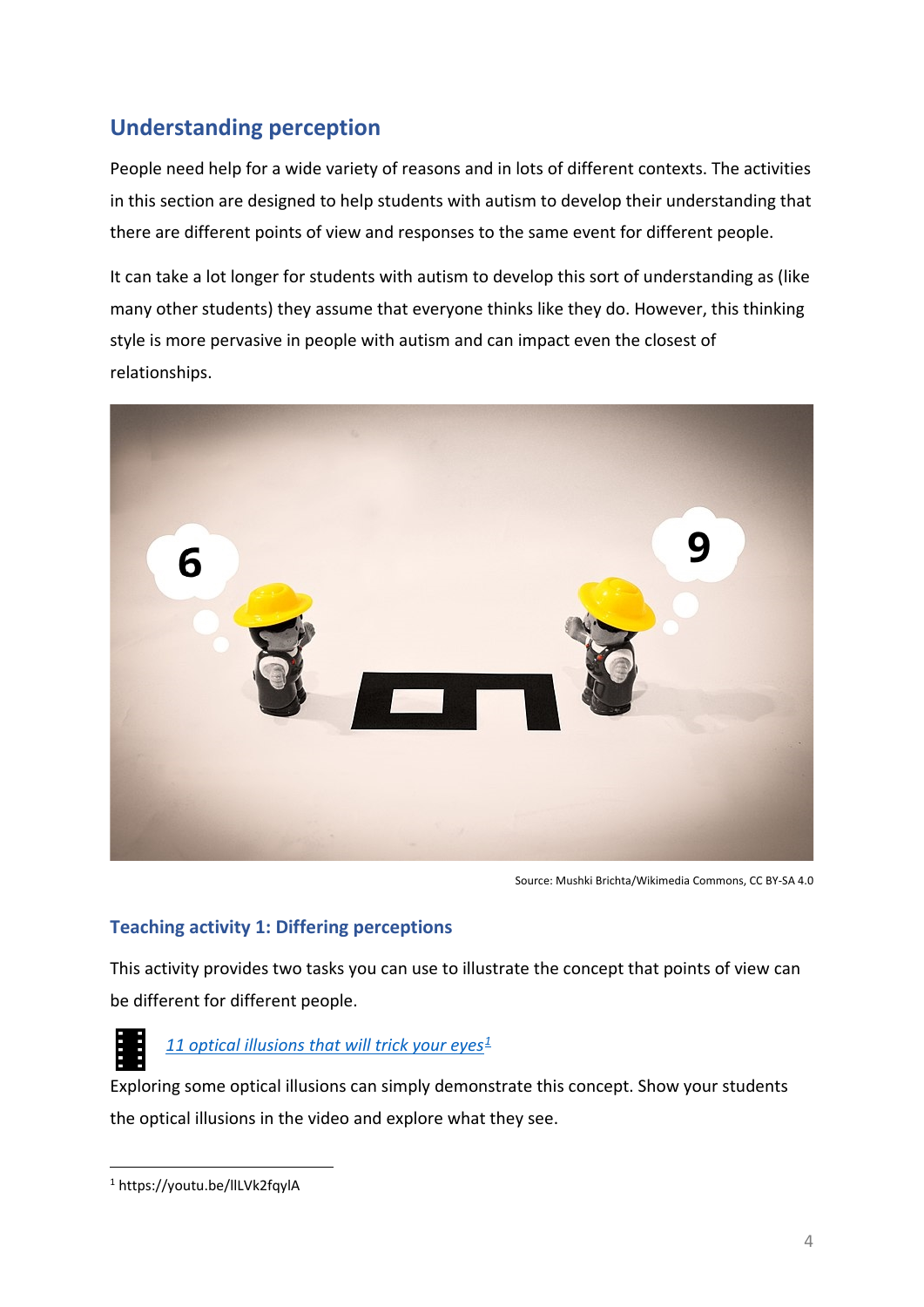Following this, play a game of 'Guess what is in the bag'. Hide an everyday object in a bag and ask a student to describe what they can feel, without naming the object. Then ask the other students try to guess what it is based on the description. Discuss further with students to help develop their sense of different perspectives.

## <span id="page-4-0"></span>**Recognising when someone needs help**

The activities in this section aim to equip students with autism with the skills to respond helpfully to others in a range of contexts across a range of emotions.

Research has shown that people with autism can have excellent empathy for the physical pain of others, even if they may need to be taught appropriate responses. In contrast, they may not recognise when people need emotional support, or they may be an 'empath' who senses the distress of others around them all the time. Empaths with autism may cry when someone else is upset, or exhibit big emotions in response to the distress of others. This is not attention-seeking behaviour. It is often a response to a situation that the individual finds overwhelming and does not know how to manage or how to help the person who is upset or in pain.

It is worth noting that people with autism can struggle with time and/or sequencing, so they may report an incident that happened six months ago as if it happened six minutes ago. Other students with autism may have no difficulties in this area but be unaware that what they are experiencing or seeing is bullying or inappropriate behaviour.

While students are developing these skills they may require **co-regulation** for much of the time. (Co-regulation has been identified as a critical precursor for [emotional self-regulation.](https://en.wikipedia.org/wiki/Emotional_self-regulation)) Positive efforts should be rewarded using motivating language and attitudes. Desired behaviours should be consistently modelled in the classroom, the schoolyard and in the community.

If your students are mainly non-readers, use picture books or videos to introduce the topics that are most relevant for them. Readers may take home books or chapters of books to discuss in class or as a group.

[Little Parachutes](https://www.littleparachutes.com/category/issues/)<sup>[2](#page-4-1)</sup> compiles lists of reviewed picture books on difficult issues.

<span id="page-4-1"></span> <sup>2</sup> https://www.littleparachutes.com/category/issues/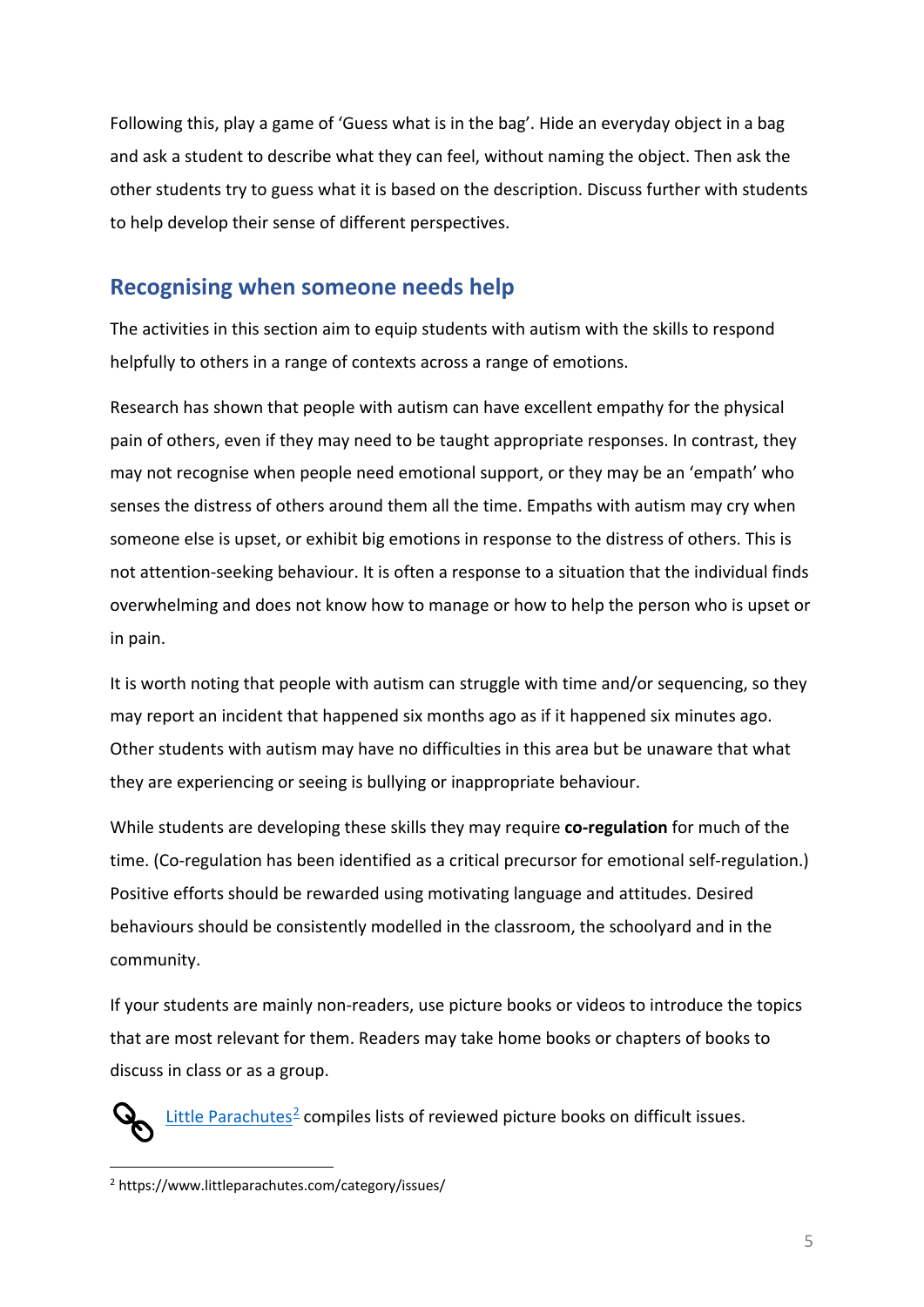

If one of your students lives in a situation where people are not kind and compassionate, or actively engage in unkind or cruel behaviours, it may be much harder for them to change the way they respond to others. For some students with autism who learn negative interpersonal behaviours in the home, unless they are explicitly told that these behaviours are wrong, then they may use them.

#### <span id="page-5-0"></span>**Teaching activity 2: Recognising when someone needs help**

This activity provides suggestions for using two books to stimulate group discussions about when seeking help is important and the differing ways that people can provide help. The following two books are recommended for this task:



**Rain reign**: author – Ann M Martin

Recommended age: 8–12



**M is for autism**: authors – the students of Limpsfield Grange School and Vicky Martin Recommended age: 9–12



If neither of these books is readily available, it may be possible to find a similar story book in your library. Look for books where the theme is about needing to gain help in a challenging situation.

Read one or both books to your student and then use the following discussion points to explore the themes.

- $\triangleright$  In the story, who needed help and when?
- $\triangleright$  How did you know that they needed help?
- $\triangleright$  What did they do then?
- $\triangleright$  What did other people do to help?
- $\triangleright$  What could other people have done to help?

Follow this by asking students to create a group collage or book illustrating people in situations where they need help, either from one of the above stories or in real life.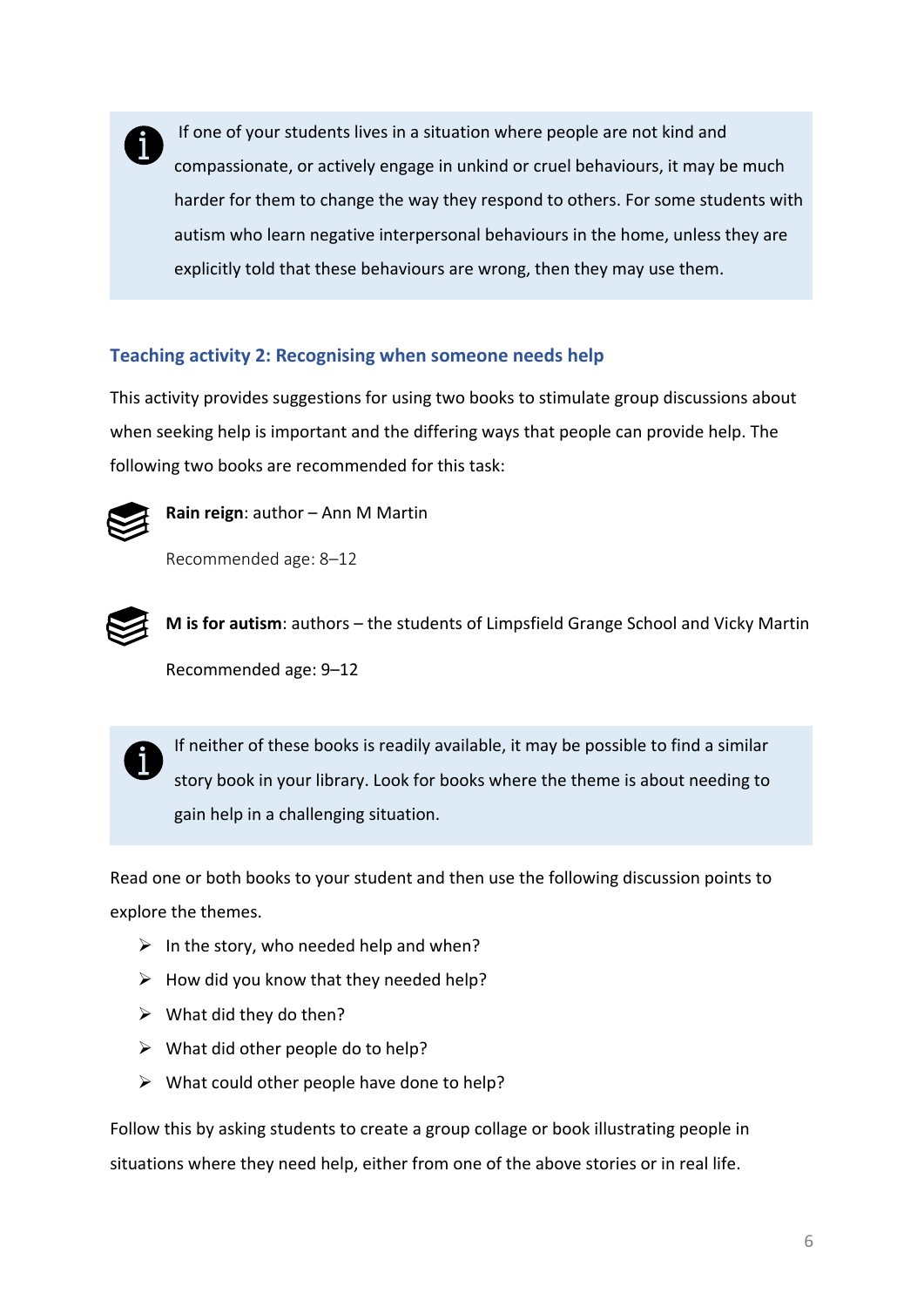Each student can draw or find one or more pictures that show someone in a situation where they might need help.

When the pictures are being put together in a collage or book, the students should be encouraged to explain why the person in the picture needs help and who could provide that type of help. This can be written, scribed or typed up and put under the relevant picture.

#### <span id="page-6-0"></span>**Teaching activity 3: What to do when someone needs help**

This activity helps students to identify a situation that has happened in school or at home where someone needs help.

Provide each student with the worksheet on the next page. Alternatively, you could provide actual sticky notes in three different colours.

- 1. On the yellow sticky note, ask everyone to write down or draw a situation that has happened in school or at home where someone needed help. This enables students to identify a range of situations where help is needed.
- 2. On the green sticky note ask students to then write down or draw how they responded or could have responded to help the person in step 1.
- 3. Now get the students to think about what they could have done differently, if anything, to be more effective in their help. Ask them to write this down or draw this on the blue sticky note.
- 4. Get the students to present their sticky note 'story' to their peers, either in a pair/share activity or in small groups. The students should discuss any other options that would be effective at helping for that scenario. If this brings new, helpful ideas to the surface these can be written on another blue sticky note.
- 5. Put the stories together into a book that can be used as a resource for the students. You could have the students role-play some of the scenarios. Periodically, revisit the book and ask the students if they have used the strategies and, if not, were they able to help or not?

If the students cannot think of any situations, or you would like to settle them into the activity more quickly, you could use the following scenarios for the yellow sticky note. If you do this, you may want to laminate the yellow sticky note scenarios to use again in the future.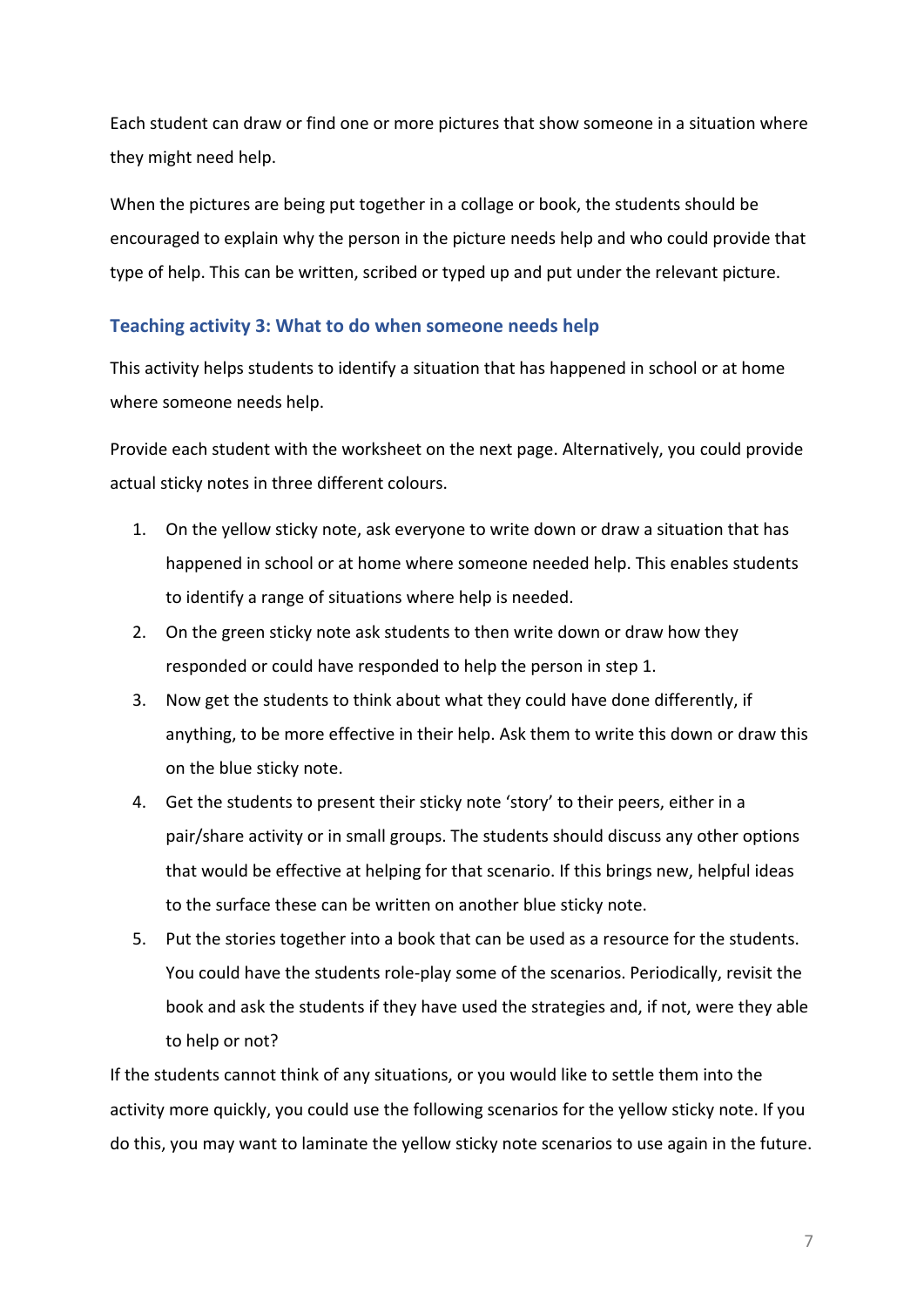Example scenarios:

- Someone lost their pencil case.
- Someone dropped their lunch in the mud.
- Someone fell off the top of the big climbing frame and is very quiet but not able to move their leg.
- Someone was hit by a stick in the playground.
- Someone doesn't know the rules of the game that the other students are playing.
- Someone is crying because their cat died.
- Someone fell over and grazed their knee and is crying.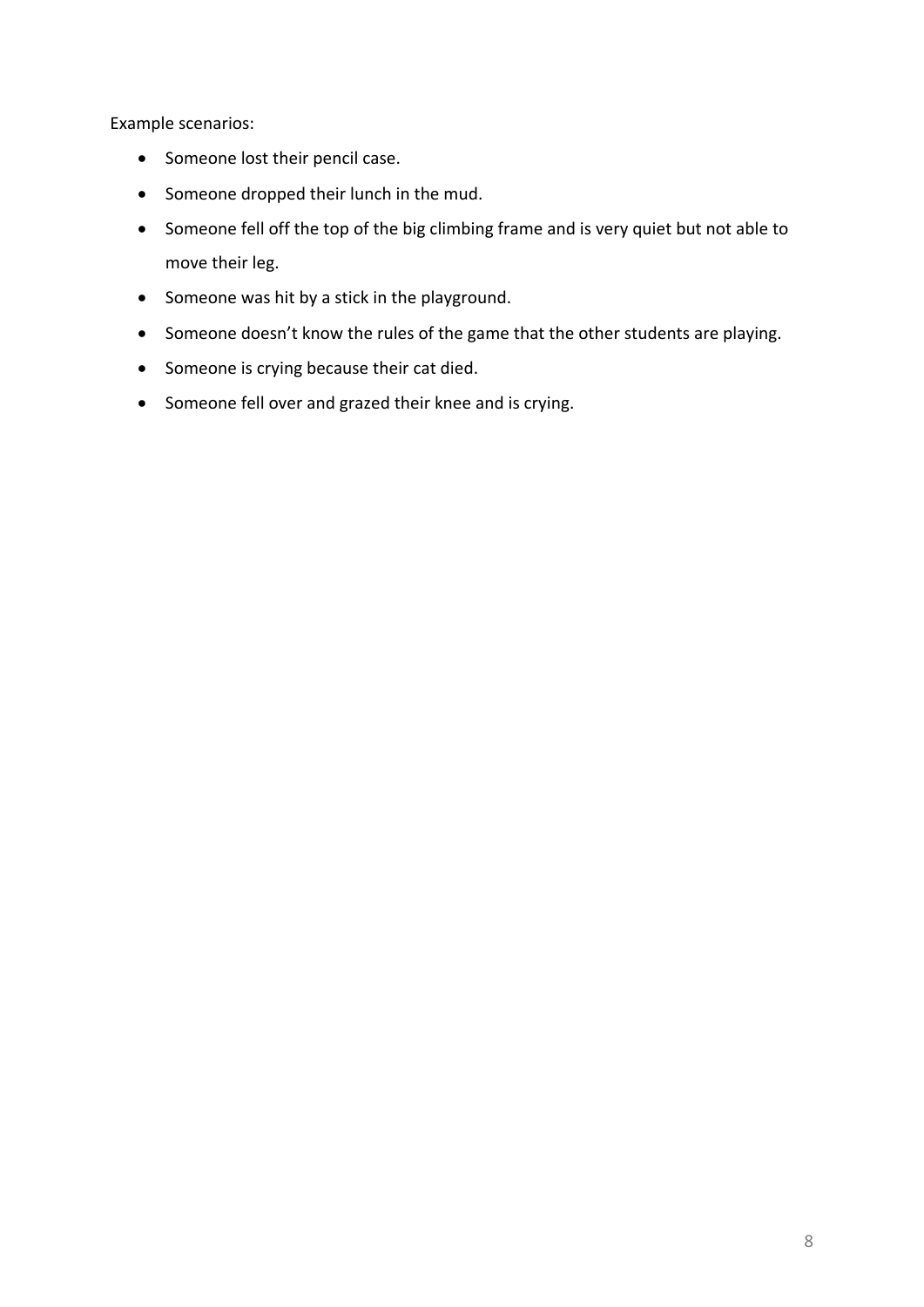Worksheet: What to do when someone needs help

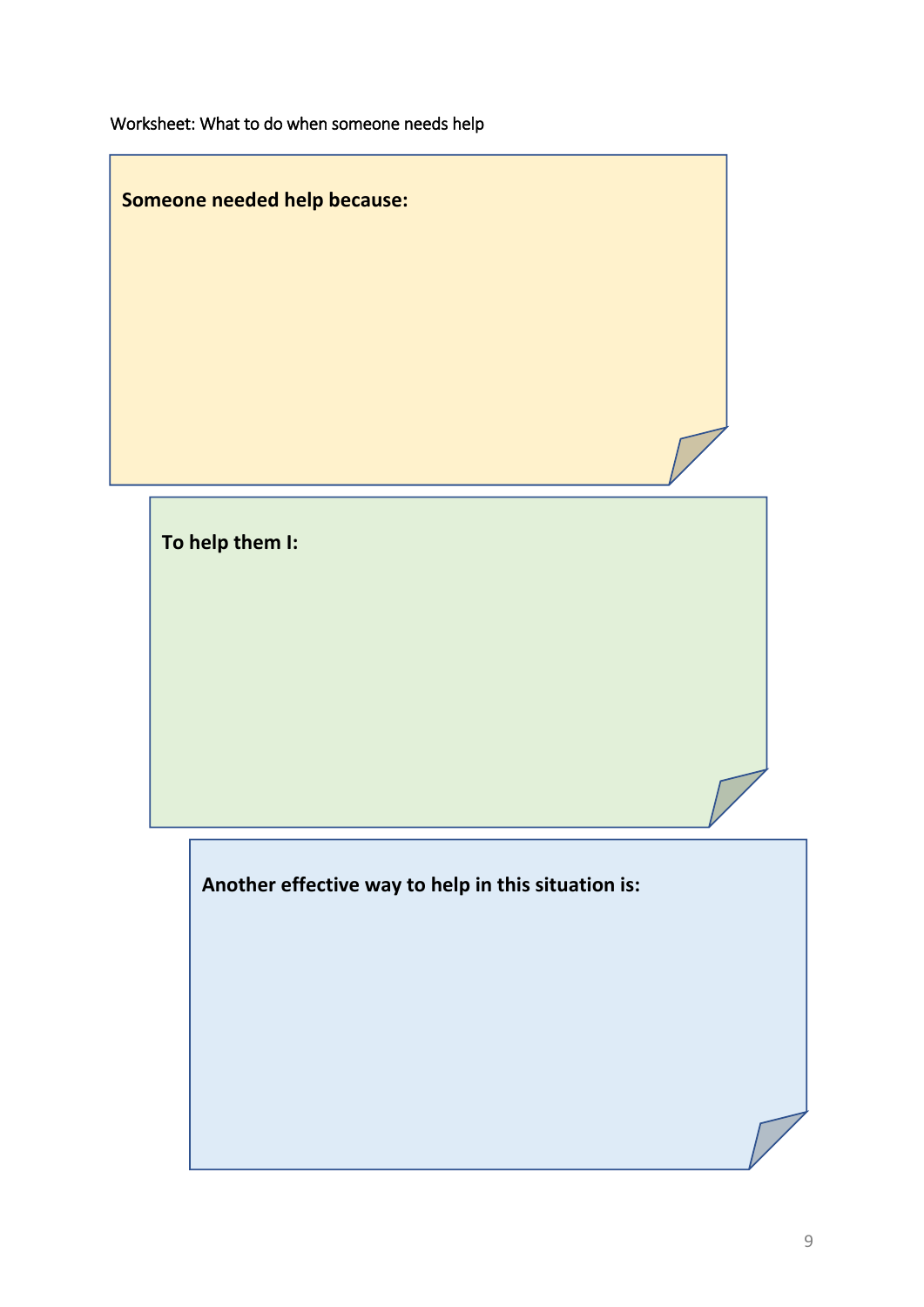#### <span id="page-9-0"></span>**Teaching Activity 4: My strategies for helping people**

This activity explores medical, emotional and broader practical scenarios that might require different types of help.

Ask students to think about the statement in the cloud and discuss as a group.

**The person who hits hardest at home gets the most food, the TV remote, the best chair and so on. Why wouldn't the child hit at school?**

Then provide each student with a copy of the worksheet on the next page and ask them to think of their own strategies for helping people. Once they've finished, encourage the students to share their thoughts and strategies. If students are happy with their final version, they can keep the worksheet as a reminder of what to do in situations when people need help.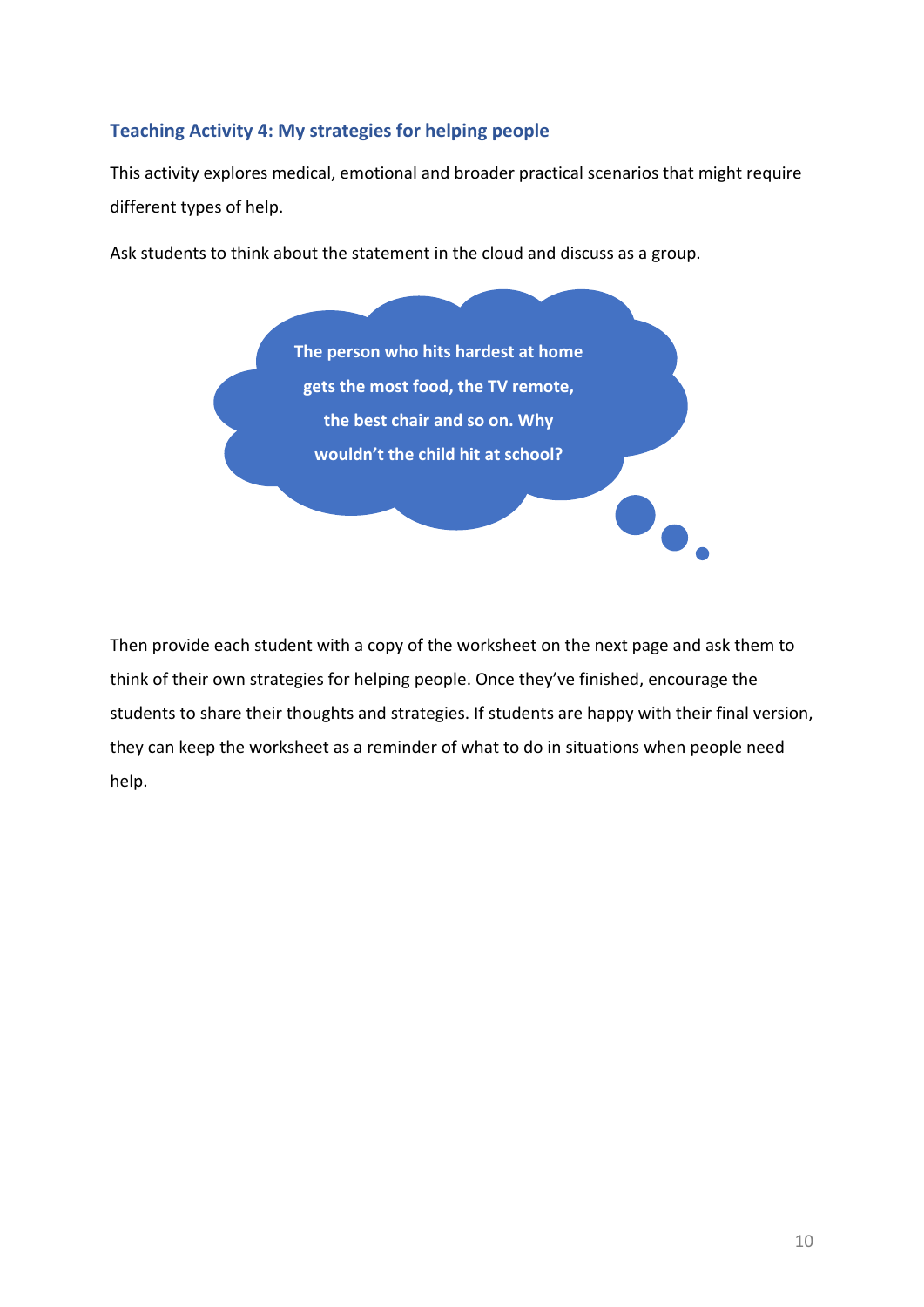## Worksheet: My strategies for helping people

| <b>Situation</b> | <b>Type of helped needed</b> | HEL<br>What I can do to help or get<br>help |
|------------------|------------------------------|---------------------------------------------|
|                  | Medical help                 |                                             |
|                  |                              |                                             |
|                  | <b>Emotional help</b>        |                                             |
|                  |                              |                                             |
|                  | Practical help               |                                             |
|                  | $\rightarrow$                |                                             |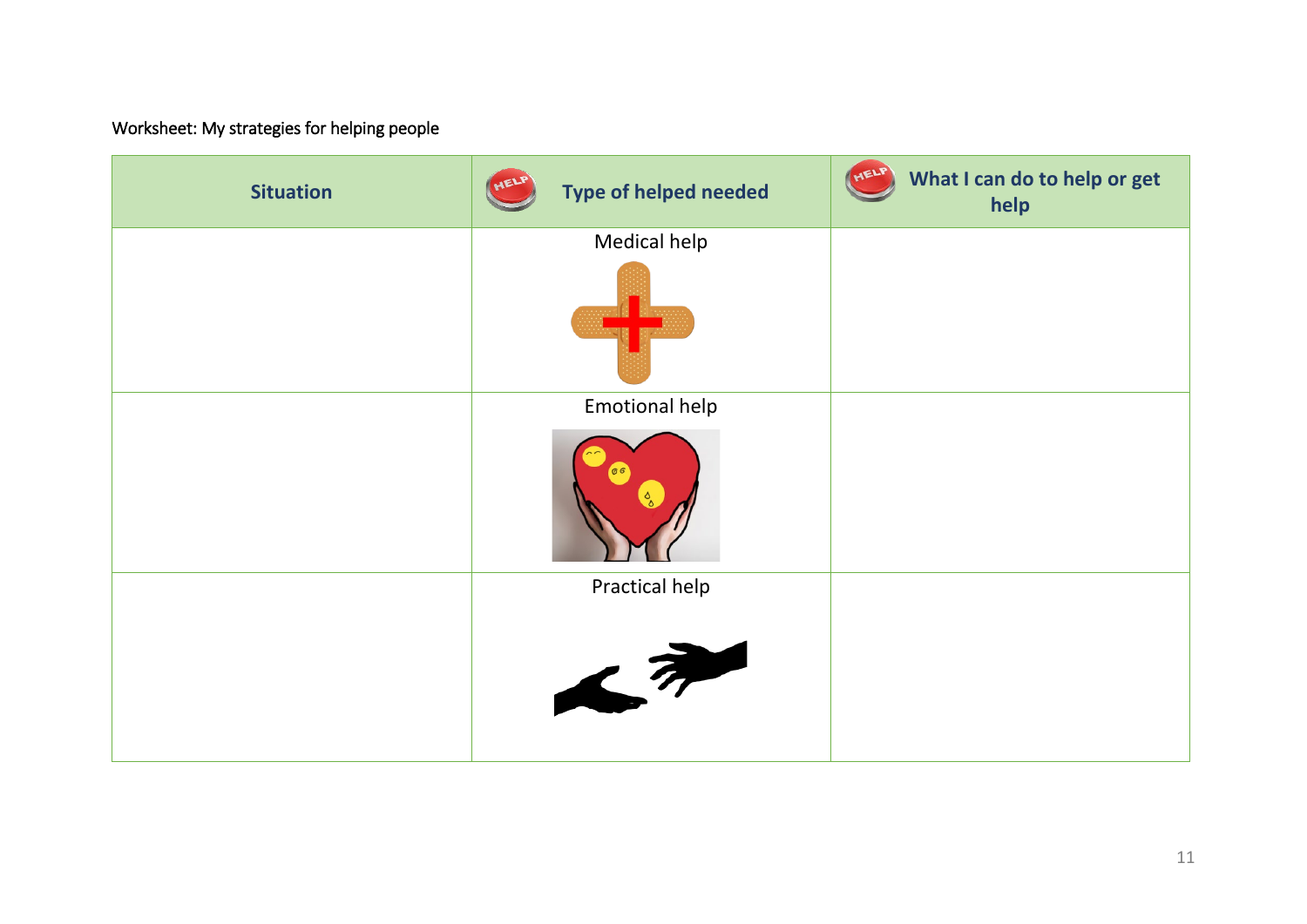## <span id="page-11-0"></span>**What makes a good friend?**

Due to the social communication difficulties and social naivety of students with autism, they are particularly vulnerable to bullying and victimisation. Often, students with autism may take one of two standpoints:

- either everyone they come into contact with is perceived as a friend, or
- they think most people (and all new people) hate them.

Neither of these standpoints is particularly healthy or useful in terms of friendship skills. In terms of protective practices, it is safer to assume that everyone hates you. When students with autism think everyone is their friend, it makes them more vulnerable. These standpoints both make it really important to help students understand the different behaviours that make someone a good friend or to identify someone who it is unhealthy or toxic to be around.

We don't like to label people as good or bad, preferring to label behaviours as good or bad, but it is vital that people with autism understand that some people are unsafe to be around. If students are living in unsafe situations, this section may be very difficult for them to process. Note that they may volunteer information during these activities that require mandatory reporting and/or discussions with school leadership as to how to support the student.

Although it can be tempting to use phrases like 'never hit someone', this can be counterproductive in the long run; for example, years later when the student doesn't hit back at someone beating them up in the street. The language used to teach healthy interpersonal behaviours is critical to helping students with autism understand the behaviours of not only themselves but also others.

Students who are still unable to self-regulate may lash out verbally or physically when they are in 'sympathetic nervous system' (SNS) overload/survival mode (see [Module 1: Year 5-6](https://studentwellbeinghub.edu.au/media/10643/mod-1-yr-5-6-expressing-feelings.pdf)  [Expressing feelings\)](https://studentwellbeinghub.edu.au/media/10643/mod-1-yr-5-6-expressing-feelings.pdf), even though there was not a physical threat to their safety. This does not make them a 'bad person', but it does mean that other people can be upset or frightened by their behaviour. It is important to tell students with autism what to do and why, rather than just telling them what not to do. For example, if a student is told not to hit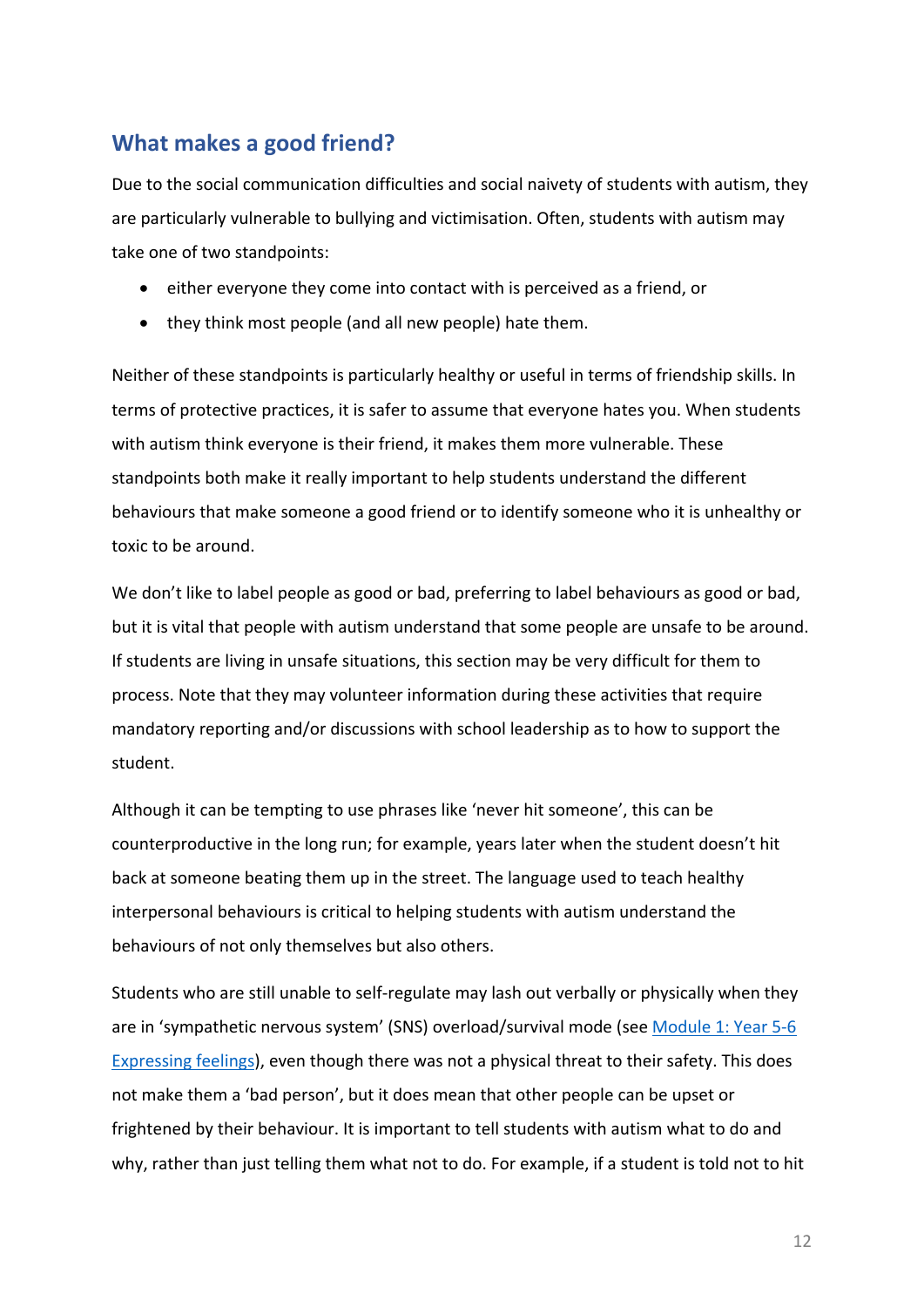when they are angry, they may kick instead, as they do not know what to do instead of hitting.

'Relationships circle' or 'circles of touch' activities are a useful starting point for teaching students about appropriate behaviour.



The 'Circles Social Skills Utility' app can be used as a standalone tool to provide relationship circles curriculum. The app is available in both the Apple Appstore and the Googleplay store for a small cost.

#### <span id="page-12-0"></span>**Teaching activity 5: Relationships circle**

This activity provides an example of a relationships circle. Provide students with a copy of the relationships circle worksheet on the next page. Ask students to write the names of people or job titles of people who would fit into each category. Alternatively, students might glue images of people onto each category.

#### Extend this activity

To further explore the relationships circle concepts, students could glue PODD or 'Boardmaker' symbols into the relevant categories.

A PODD (Pragmatic Organisation Dynamic Display) is usually a book or device that contains symbols and words to support communication between people with complex communication needs and their communication partners, whether that's carers, family, friends or teachers. See [PODD Communication Books](https://novitatech.com.au/equipment/podd-communication-books/)<sup>[3](#page-12-1)</sup> for more information.

The [Student Wellbeing Hub](https://studentwellbeinghub.edu.au/educators/respectful-relationships-education/relationships-education-using-visual-aids/) hosts videos and a link to the [SECCA App,](https://app.secca.org.au/) a free web-based resource that you can use to support understandings of relationships and sexuality.

<span id="page-12-1"></span> <sup>3</sup> https://novitatech.com.au/equipment/podd-communication-books/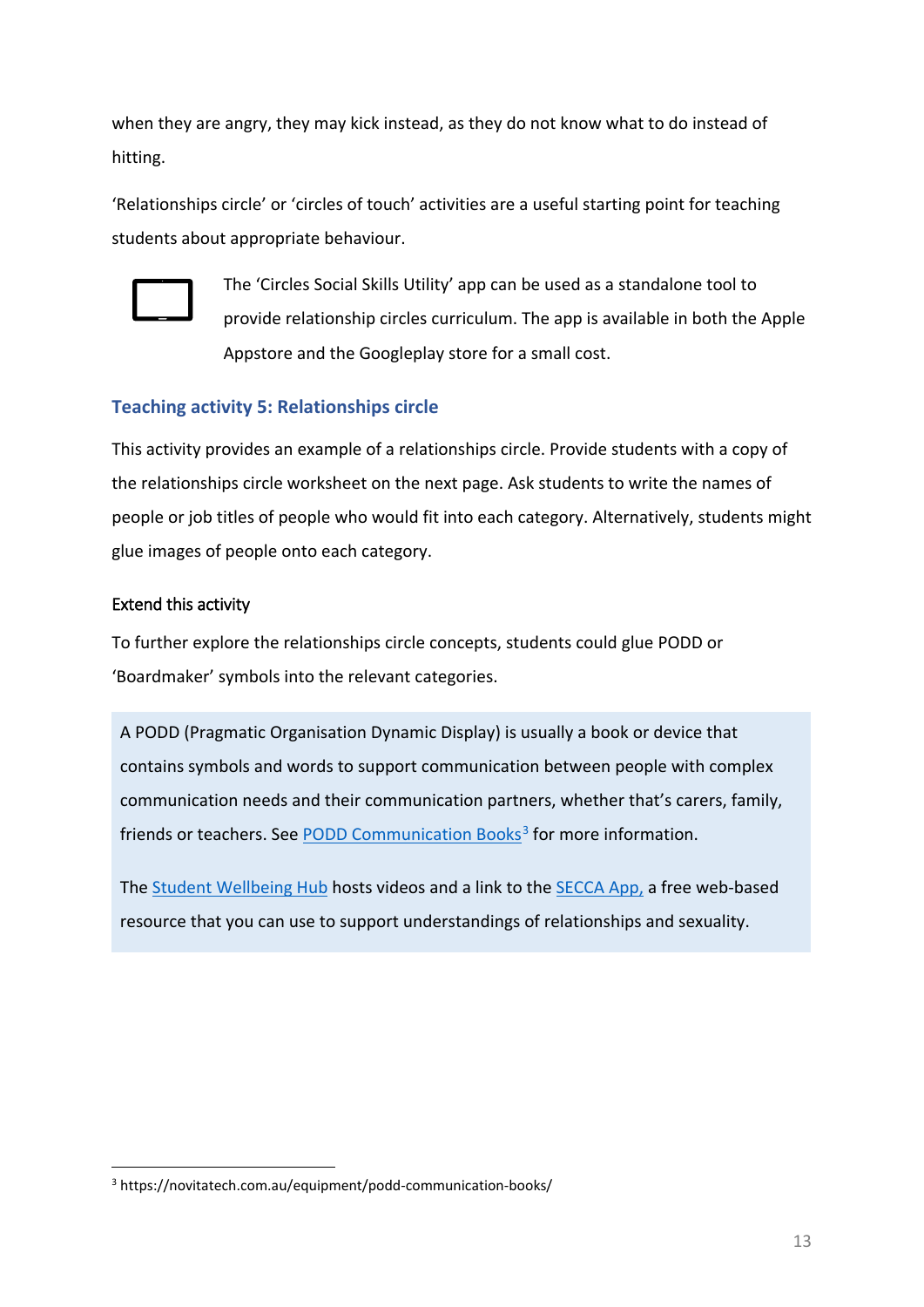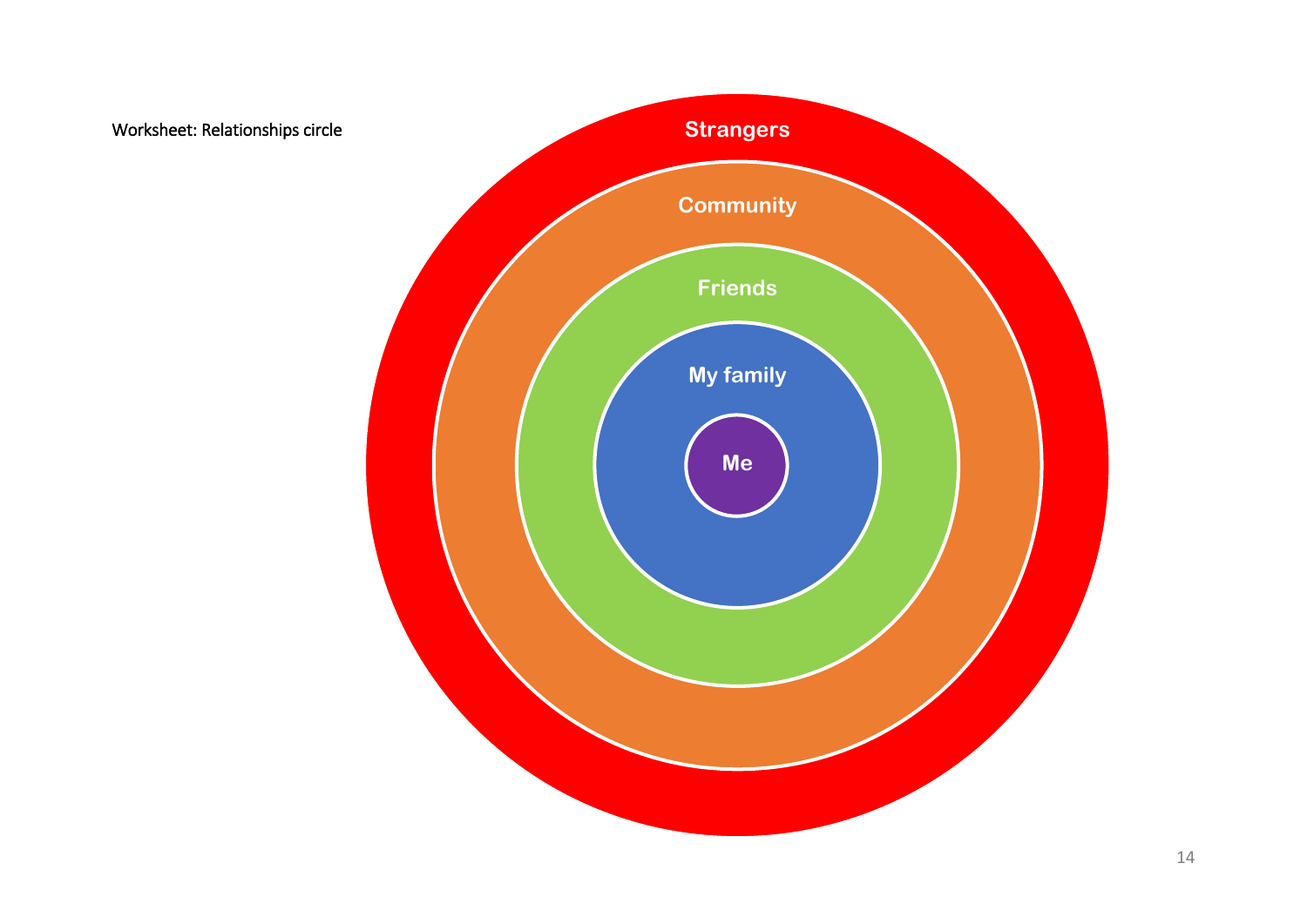#### <span id="page-14-0"></span>**Teaching activity 6: Greeting and interacting with the people in my circles**

This activity asks students to identify all the ways that they can appropriately greet the people in their relationship circles.

Provide students with a copy of the worksheet on the next page. Ask them to cut out the greetings and interaction styles and place them in the appropriate relationship circle category. Alternatively, students could draw a line from each greeting or interaction.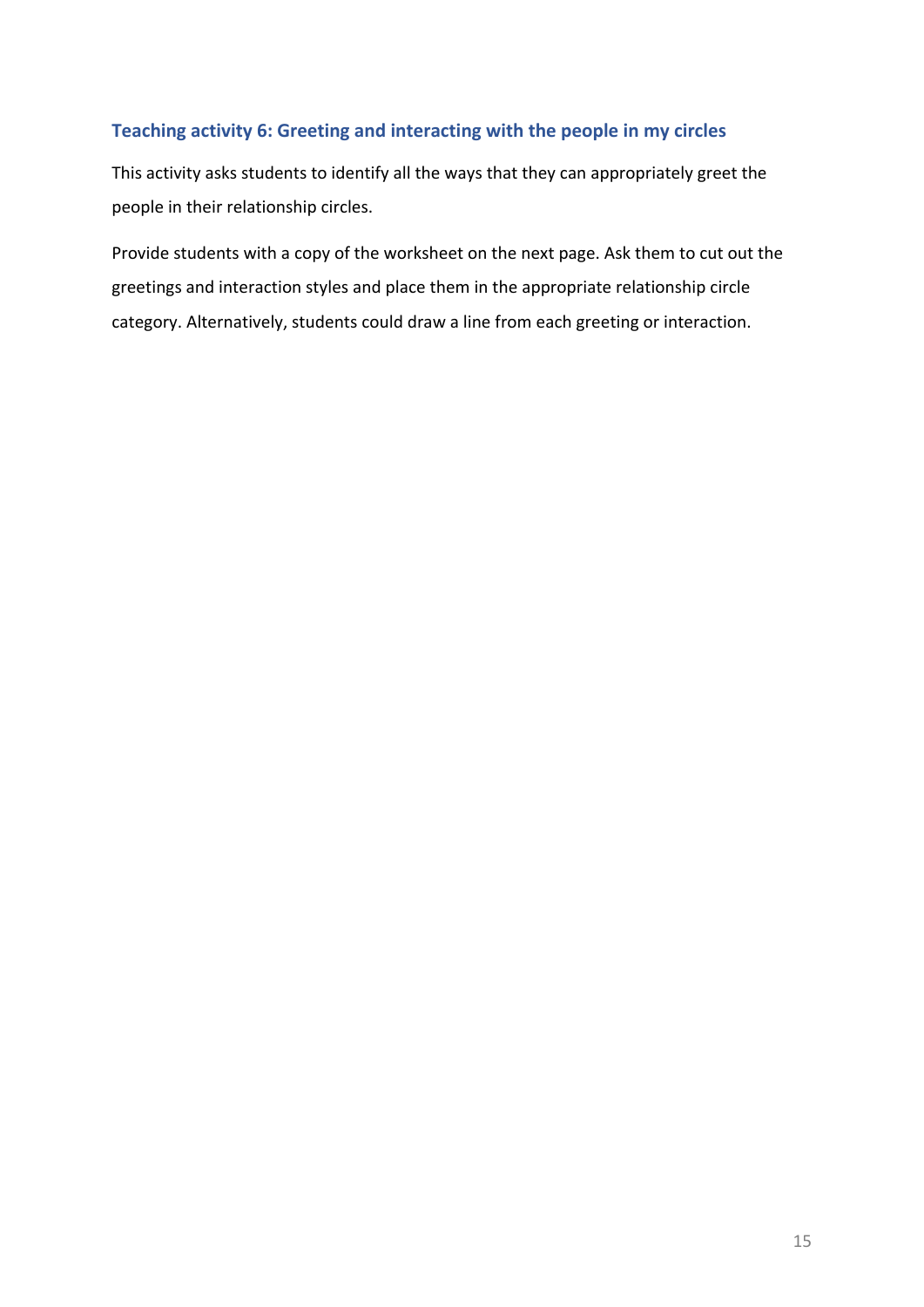## Worksheet: Greeting and interacting with the people in my circles

Students: Put in all the ways that you can greet the people in your relationship circles. You can add more if you can think of any.

| Part of relationship circle | I can greet these people in the following ways |
|-----------------------------|------------------------------------------------|
| <b>Strangers</b>            |                                                |
| <b>Community</b>            |                                                |
| <b>Friends</b>              |                                                |
| <b>Family</b>               |                                                |

| Hug      | <b>Kiss</b> | Hold hands | Say 'I love you' | Shake hands | Sit next to |
|----------|-------------|------------|------------------|-------------|-------------|
| Say 'Hi' | High five   | Wave       | Smile            | <b>Nod</b>  | Thumbs up   |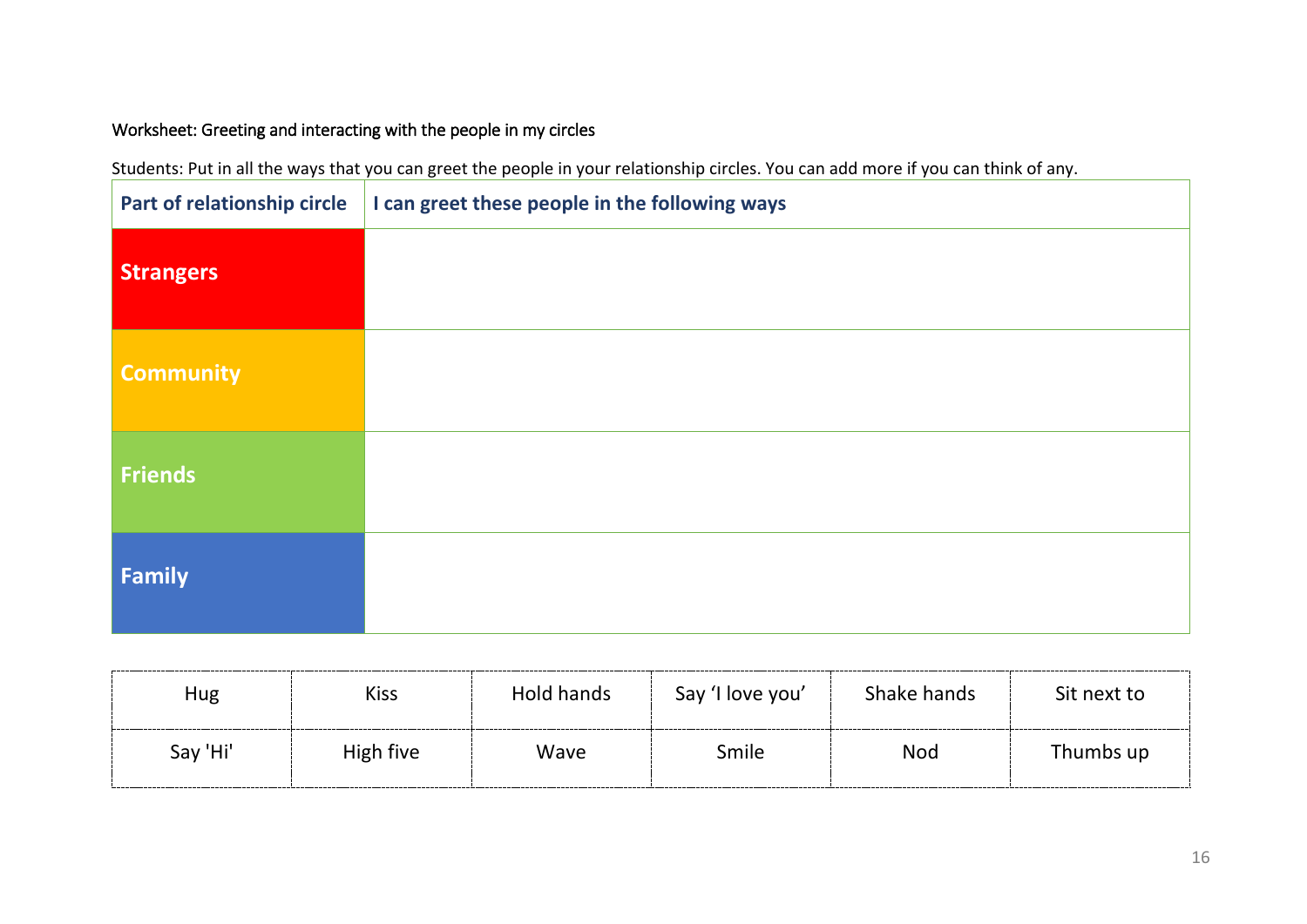#### <span id="page-16-0"></span>**Teaching activity 7: Things I can do to be a good friend/kind person**

This activity provides some discussion questions related to watching one or both of the following videos:



*[Little voices: What makes a good friend?](https://youtu.be/ReMq3KX8F94) [4](#page-16-2)*

*[A short story about true friendship](https://youtu.be/TPkqoJ_k_98)[5](#page-16-3)*

Use these discussion points to explore the concepts in the videos with your students.

- What makes a good friend?
- What can you do to show your friends that you are a good friend?
- What could you do to help others at home or school?

#### <span id="page-16-1"></span>**Teaching activity 8: My friendship skills – an ad about me**

This activity focuses on helping students understand what *they bring to a friendship* by create a 'good friend' advertisement about themselves.

Provide student with a copy of the worksheet on the next page. This can be done as an individual activity or students can participate in an initial discussion about the elements in the worksheet.

Encourage students to share their ads with a small group or the whole class. After each student shares their ad (or it is presented for them), ask other students what they like about the ad. The goal of this activity is to help the students get to know each other a bit better and to find out if other students share interests and passions, as the friendships of many students with autism are forged on shared passions.

<span id="page-16-2"></span> <sup>4</sup> https://youtu.be/ReMq3KX8F94

<span id="page-16-3"></span><sup>&</sup>lt;sup>5</sup> https://voutu.be/TPkgoJ\_k\_98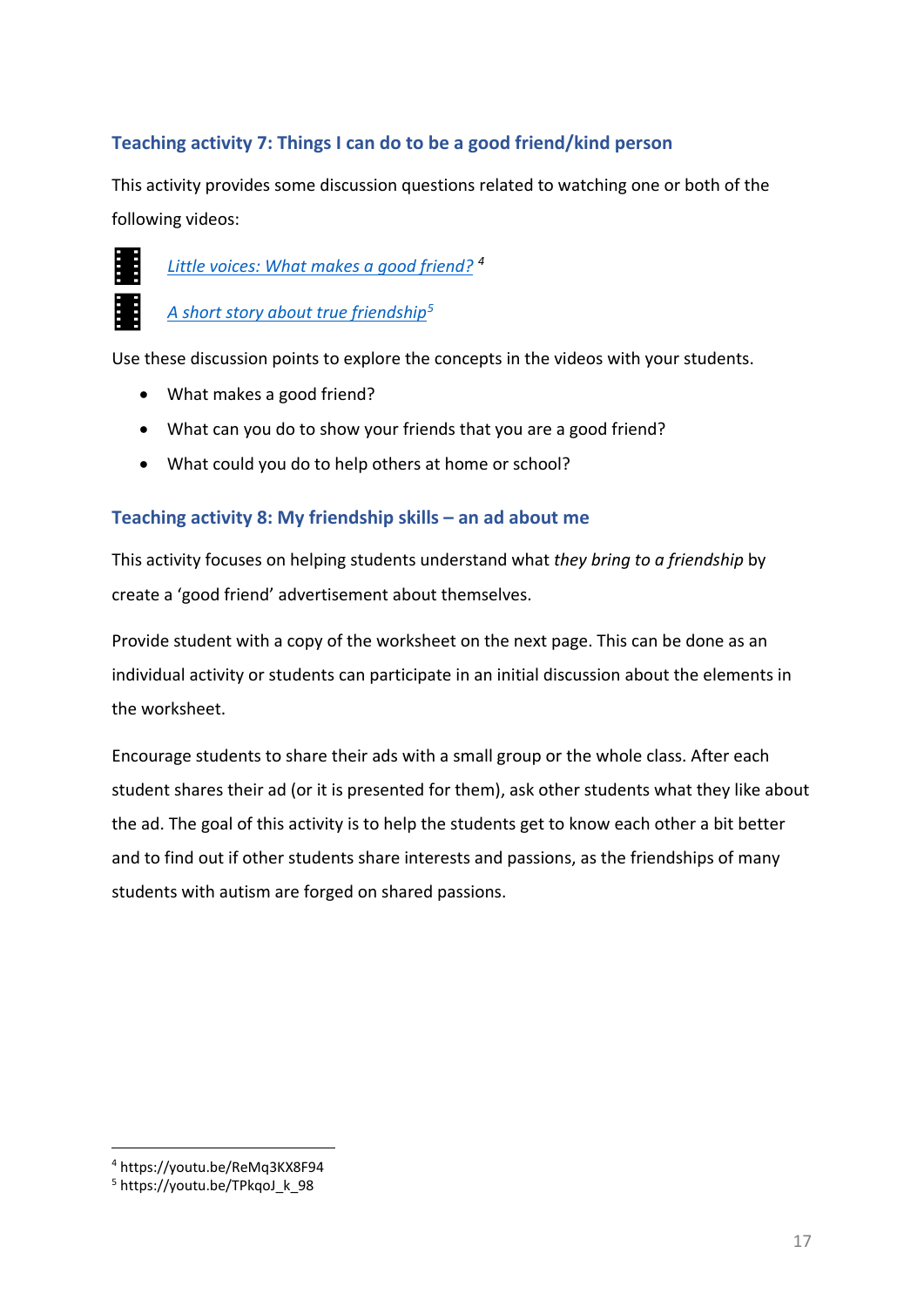Worksheet: My friendship skills – an ad about me

| My name:                                | What I am interested in: | How I show my friends I am a good friend: |
|-----------------------------------------|--------------------------|-------------------------------------------|
| How old I am:                           |                          |                                           |
| Picture of me:                          |                          |                                           |
|                                         |                          |                                           |
|                                         |                          |                                           |
|                                         |                          |                                           |
|                                         |                          |                                           |
| I like these movies or games or YouTube | What I like doing:       | Things I do that are kind to others or    |
| channels:                               |                          | animals or the planet:                    |
|                                         |                          |                                           |
|                                         |                          |                                           |
|                                         |                          |                                           |
|                                         |                          |                                           |
|                                         |                          |                                           |
|                                         |                          |                                           |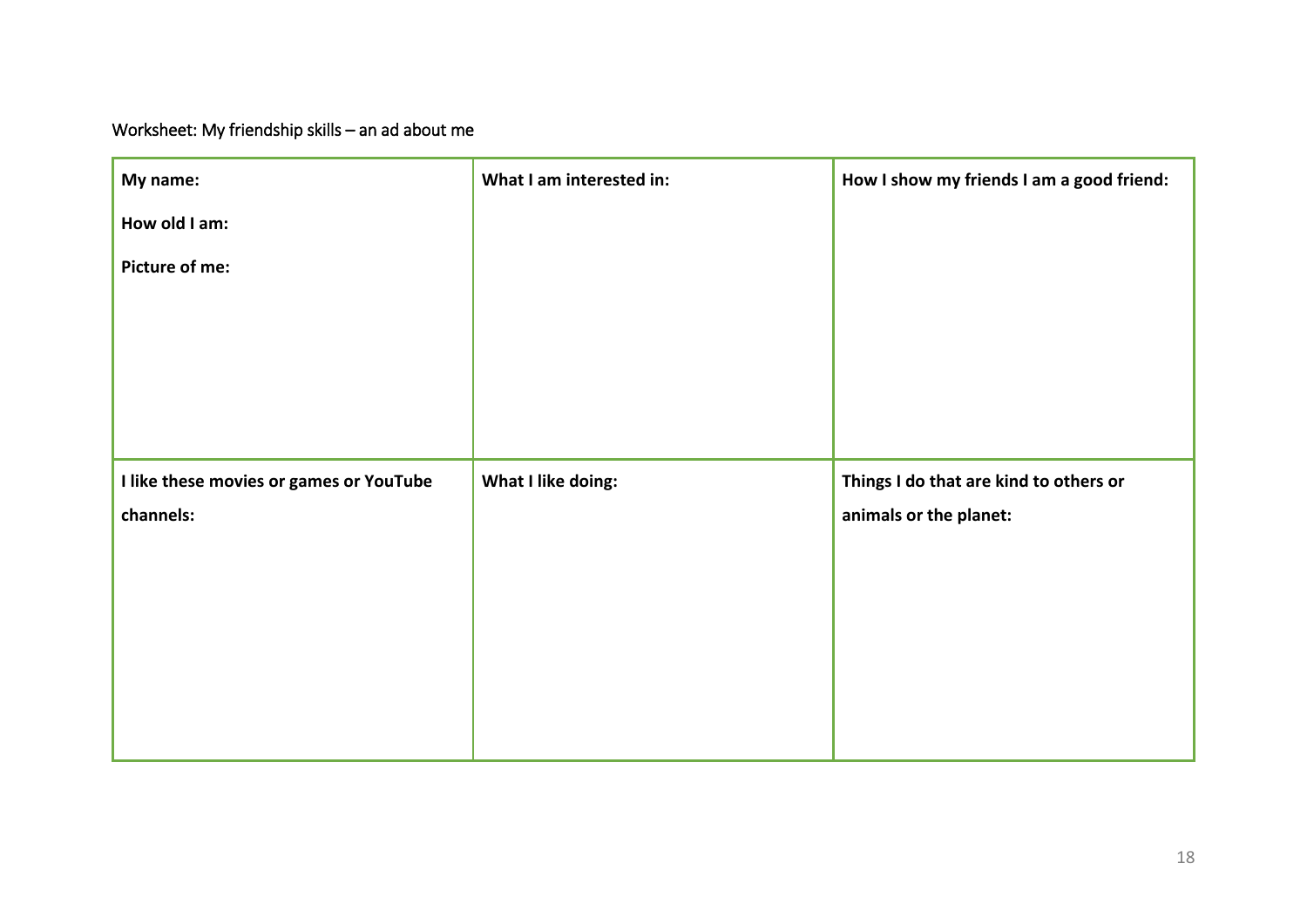#### <span id="page-18-0"></span>**Teaching activity 9: What I'm looking for in a friendship**

This activity focuses on helping students understand what *they are looking for in a friendship*. Ask students to create a friendship skills poster that describes the characteristics they would like in a good friend. Students can discuss this first as a group, or they can think, pair, share first as needed. Students share their posters with the group or class.

After each student shares their poster (or it is presented for them), ask the other students to say whether they have any of the characteristics described on the poster. As with the previous activity, this aims to assist students get to know each other a bit better and to find out who may be a good friend for them.

#### Extend this activity

Support understandings of how to actively sustain friendship by facilitating students in roleplay. Have students role-play a friendship scenario. Provide each student with a scenario and ask them to role-play how they would respond to the scenario as a 'good friend'. If needed, provide each student with some character descriptions, so that they have some structure for the role-play.

#### <span id="page-18-1"></span>**Teaching activity 10: Asking friends to play**

#### [How to ask a friend to play](https://youtu.be/sBPyVl3S5-k)<sup>[6](#page-18-2)</sup>

After viewing this video, discuss with students if you should always tap people on the shoulder, or if this is sometimes inappropriate, and if so why?

Cover the concepts of 'touch sensitivity' and 'making people uncomfortable' in this discussion.

Touch or tactile sensitivity or hypersensitivity is an unusual or increased sensitivity to touch that makes the person feel peculiar, anxious, or even in pain. It is also called tactile defensiveness or tactile over-sensitivity. Like other sensory processing issues, tactile sensitivity can run from mild to severe.

Follow this by asking students to role-play asking someone to play with them following the steps, (leaving out tapping on the shoulder if that would be a problem for the person they

<span id="page-18-2"></span> <sup>6</sup> https://youtu.be/sBPyVl3S5-k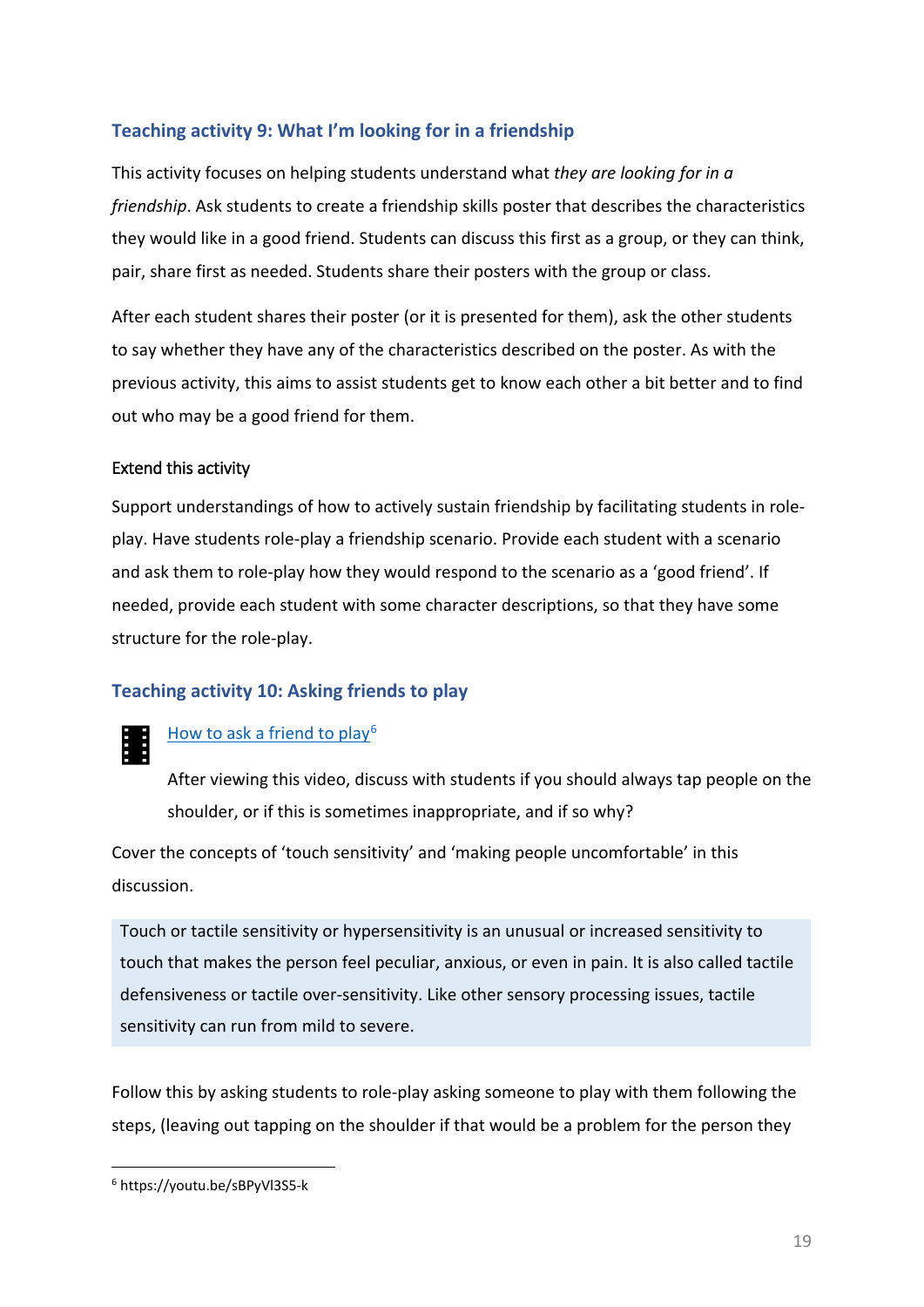are role-playing with). The aim of this is to improve student confidence in asking someone to play and knowing how to respond if they say no.

## <span id="page-19-0"></span>**How can individuals respond when people are not being good friends?**

Some students with autism can struggle to manage when others are unkind to them, or interact with them in ways that are not pro-social. This includes behaviour such as bullying, which students with autism experience disproportionately. Bullying of students with autism can be more subtle than other bullying and may go unnoticed and unreported for a significant period of time. Bullying of students with autism can sometimes involve one of two different behaviours:

- demeaning and/or deliberately triggering an SNS overload (see Module 1 *Expressing feelings* for more about SNS overload)
- telling the student with autism to do something that the bully knows will get the them into trouble, by implying or saying they are friends. Then, once the student with autism is in trouble, laughing at them and not including them.

## *[What is bullying](https://youtu.be/eAj2kTQyEGw) (the basics)[7](#page-19-1)*

After watching the video, ask the students to identify which behaviours were unhelpful or unkind and which behaviours were kind and supportive.

This activity is designed to reinforce the students' understanding of positive healthy relationship/friendship behaviours. Use the whiteboard to record responses in two different columns using the following headings:

- Helpful, positive behaviour (a friend)
- Unkind, unhelpful behaviour (not a friend)

The video above requires students to have good auditory processing and receptive language. If they do not, you may want to watch the *McGruff – [Anti-bullying film](https://youtu.be/EvhIdB_8WXE)[8](#page-19-2)* which more explicitly explains how friendship and bullying interact.

<span id="page-19-1"></span> <sup>7</sup> https://youtu.be/eAj2kTQyEGw

<span id="page-19-2"></span><sup>8</sup> https://youtu.be/EvhIdB\_8WXE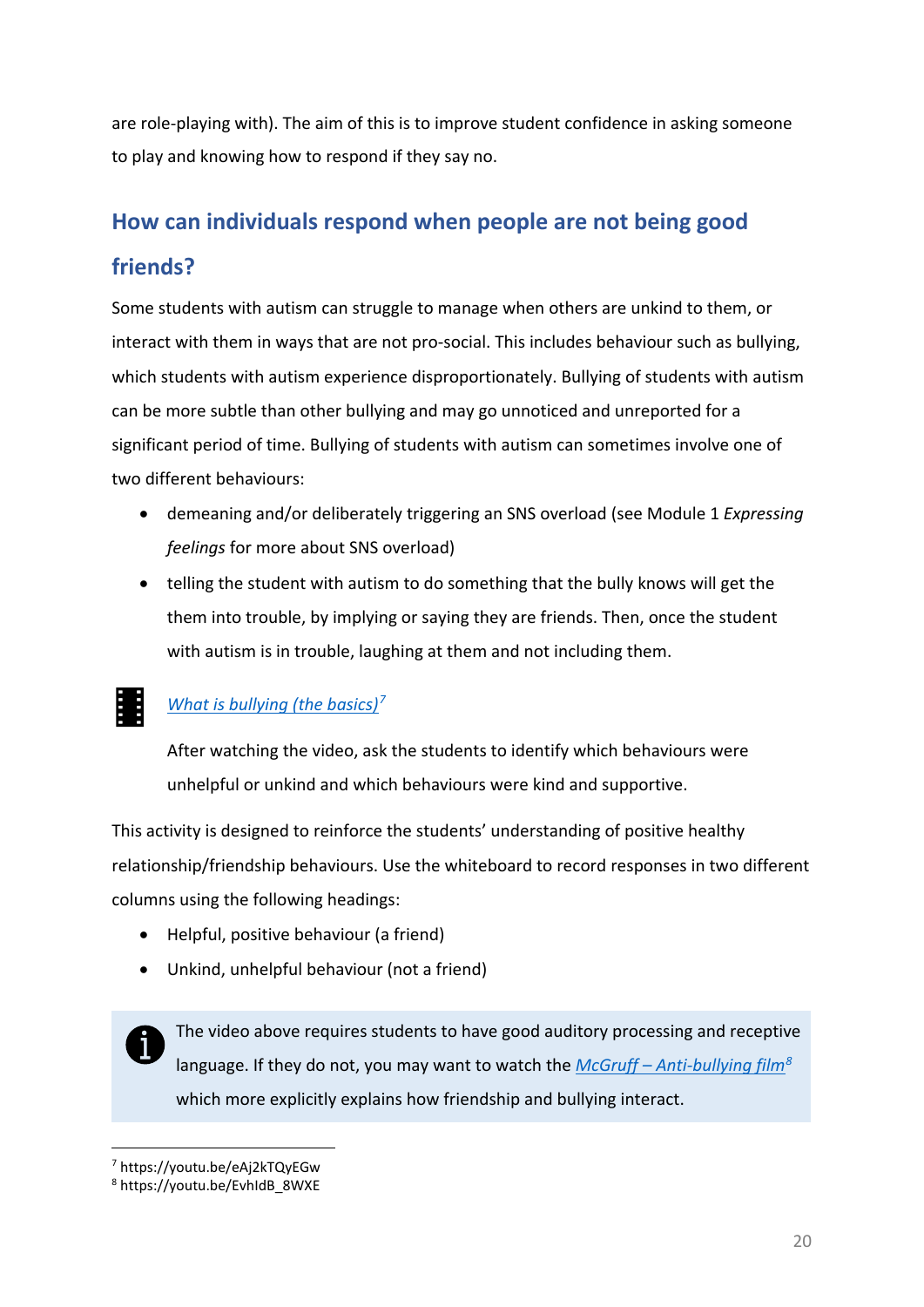#### <span id="page-20-0"></span>**Teaching activity 11: Stop, walk and talk**

The final teaching activity for this section is a role-play. It utilises the *Stop, talk, walk* strategy outlined in the following two videos:





## *[Stop, walk and talk](https://youtu.be/oDpL49snveI)[10](#page-20-2)*

If your school is implementing positive behaviour support (PBS) then role-playing the *Stop, walk and talk* strategy is recommended.

The worksheet on the next page provides a set of visual prompts and some scenarios. Encourage your students to role-play each of the scenarios, choosing one or more of the prompts to respond to each scenario.

During and after the role-plays, discuss alternative and preferred strategies for each of the scenarios. Explore the contexts and/or barriers to the success of the *Stop, walk and talk* strategy.

This activity is designed to counteract the tendency to do nothing or respond with survival behaviours that students can demonstrate when they are not skilled at managing conflict or being annoyed.

<span id="page-20-1"></span> <sup>9</sup> https://youtu.be/EvhIdB\_8WXE

<span id="page-20-2"></span><sup>10</sup> https://youtu.be/oDpL49snveI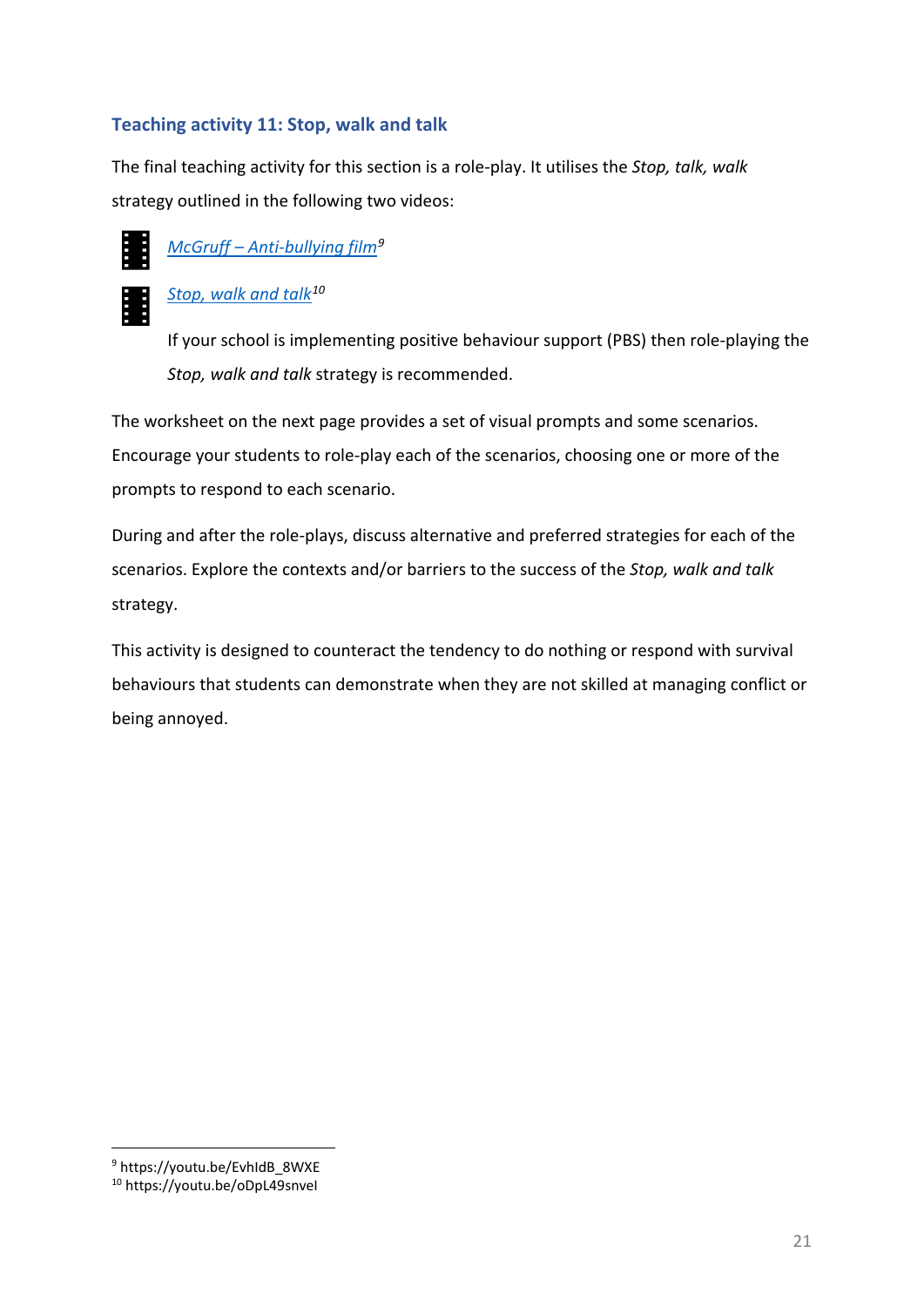#### Worksheet: Stop, walk and talk

Role-play actions:



You ask to play with someone and they say 'No. You are rubbish at this game.'

Someone is pulling your hair in assembly.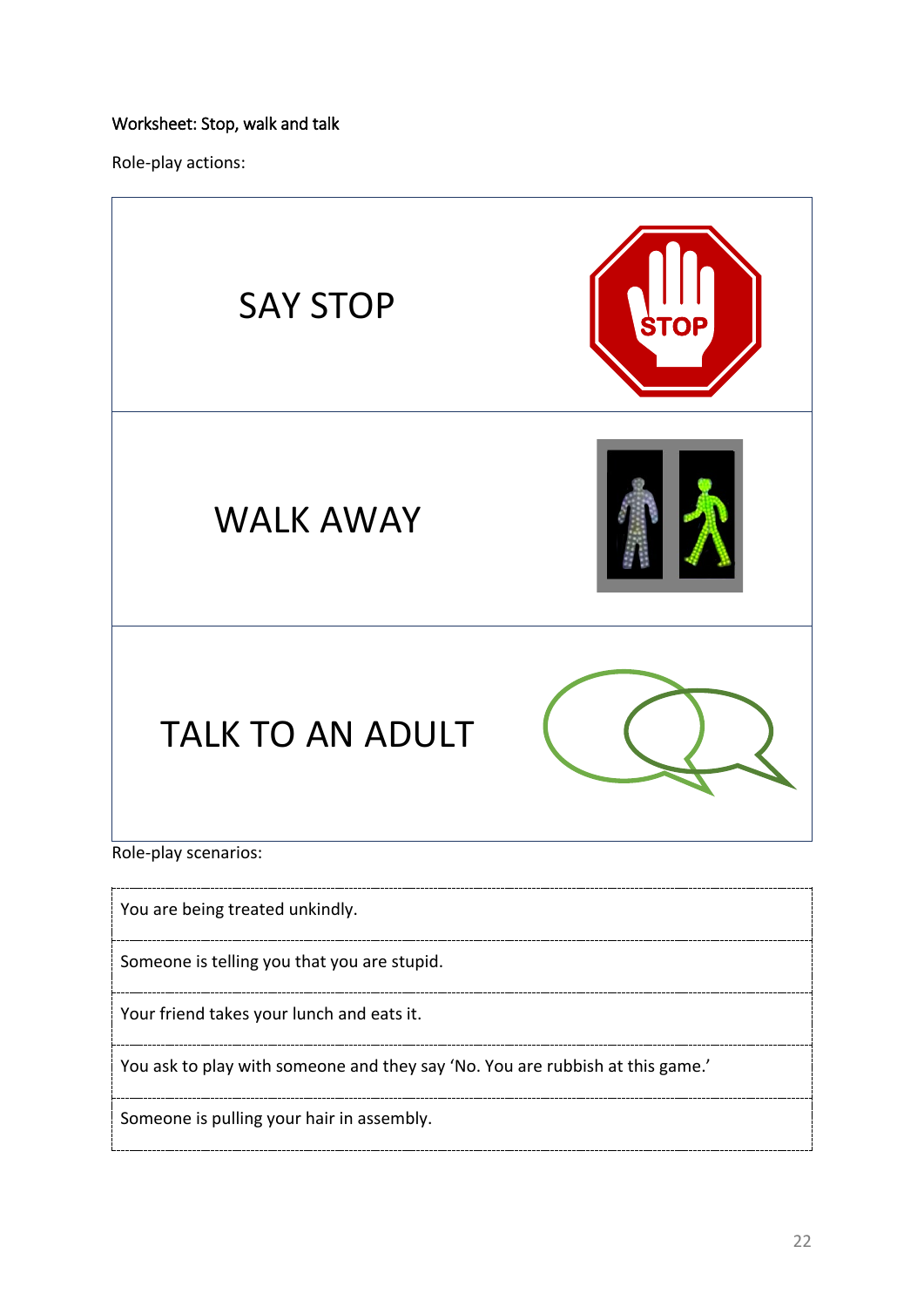## <span id="page-22-0"></span>**Interacting with others in secondary school**

You may wish to deliver this section in tandem with any secondary school transition activities that are occurring in the school as it is helpful if the students know where they are transitioning to. These activities are designed to increase confidence and decrease anxiety around transitioning to secondary school, as well as giving students the practical skills to maximise their social inclusion at their new school. Students will need access to their school website and/or brochure to complete some of the following activities.

It can be very hard to adjust to secondary school for any student, but particularly difficult for students with autism, for whom social differences can become suddenly much more marked. Secondary school is quite different to primary/middle school. Students will have to move around the school between lessons and get to know a larger number of students and staff.

Students will need to learn the language and unwritten social rules of secondary school before transitioning, so that transition visits do not mark them out as easy targets by other students. For example, secondary school students do not 'go out to play'. They either have recess/lunch, or go into the yard. Students also need to be aware of the social hierarchy that exists in a secondary school, where the older students have much more power than the younger students, especially outside of the classroom in the school grounds.

Bathroom/toilet behaviour may need to be explicitly taught at this stage too. For example:

- Where should boys stand if there is a shared urinal space?
- Who can girls ask for menstrual products if they need them urgently?

It can be helpful to structure the session in one of two ways:

#### **1. School structure** or **2. Who is who**

Skills in the schoolyard, classroom and with peers

Safe spaces, behaviours and people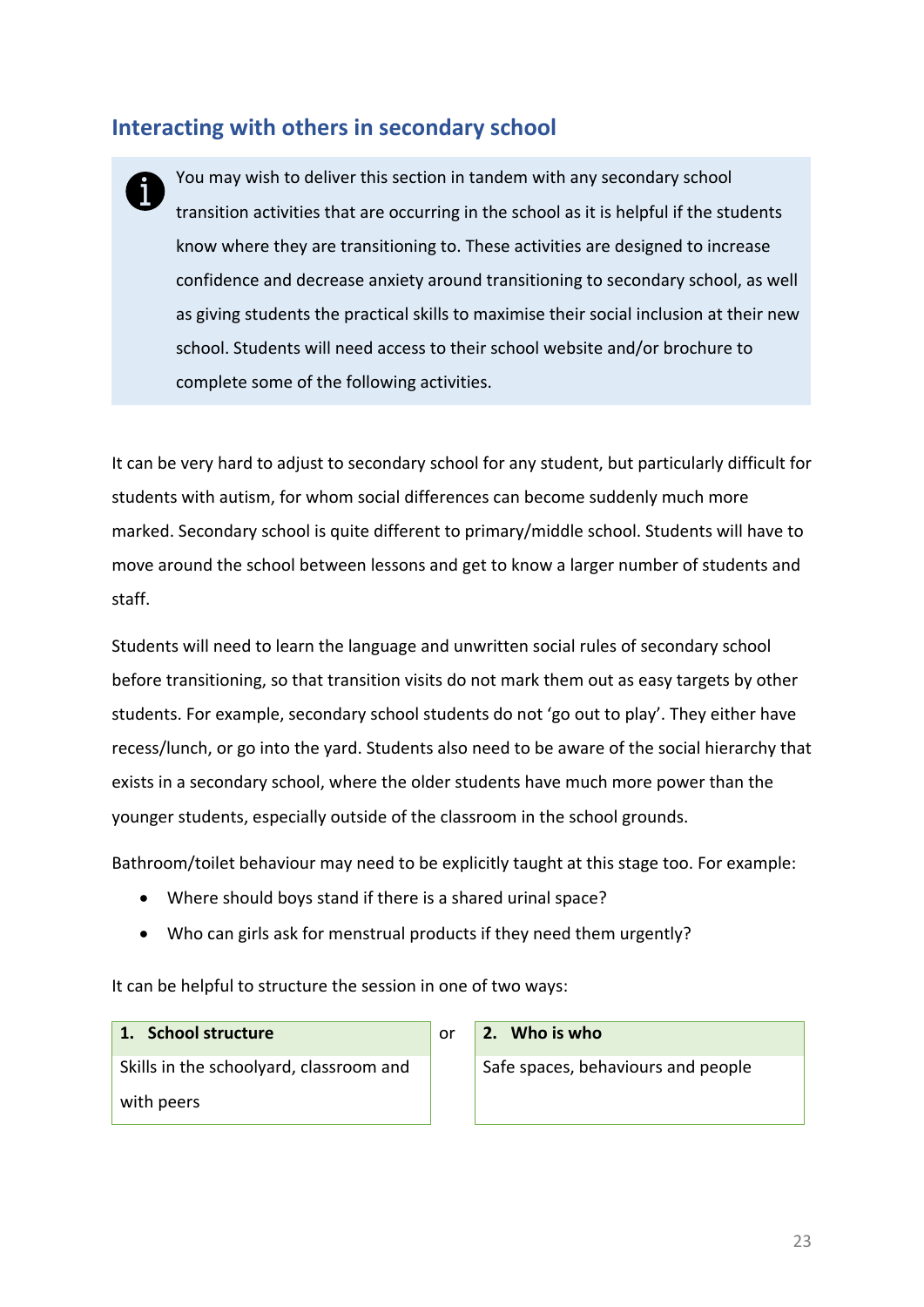Whether you focus on 'School structure' or 'Who is who' will be dependent on the language that your students are already familiar with.

For example, if they already have a safe space and safe person identified at their current school, this is the structure you would use. However, if they don't have these, but they have a social skills group or a friendship skills group, then you would use the first structure. Essentially, the same things will be learnt in each structure. You would just introduce the topics using slightly different language.

The following teaching activities provide stimulus for students to create a set of visual/written/video prompts for each topic, which they can take home as a resource for use prior to transition visits and prior to starting secondary school in Year 7.

#### <span id="page-23-0"></span>**Teaching activity 12: Who is who in my new secondary school?**

This activity aims to assist students to identify the roles and responsibilities of different groups of adults and students in a secondary school. In this task, encourage students to think about who has 'formalised' power in the school and sources of support or help. They can also discuss scenarios where they could potentially get into trouble with someone 'more important' (either by not understanding the hierarchy or through manipulation by other students).

Provide students with a copy of the worksheet on the next page. Ask the students to undertake some research about their new school (using the school website or brochure). Use these sources to fill in as many blanks as possible.

Lead a discussion around the roles and responsibilities of each of different groups of adults and students. Highlight that they should not to do what people say if that will get in them into trouble with someone who is 'more important'.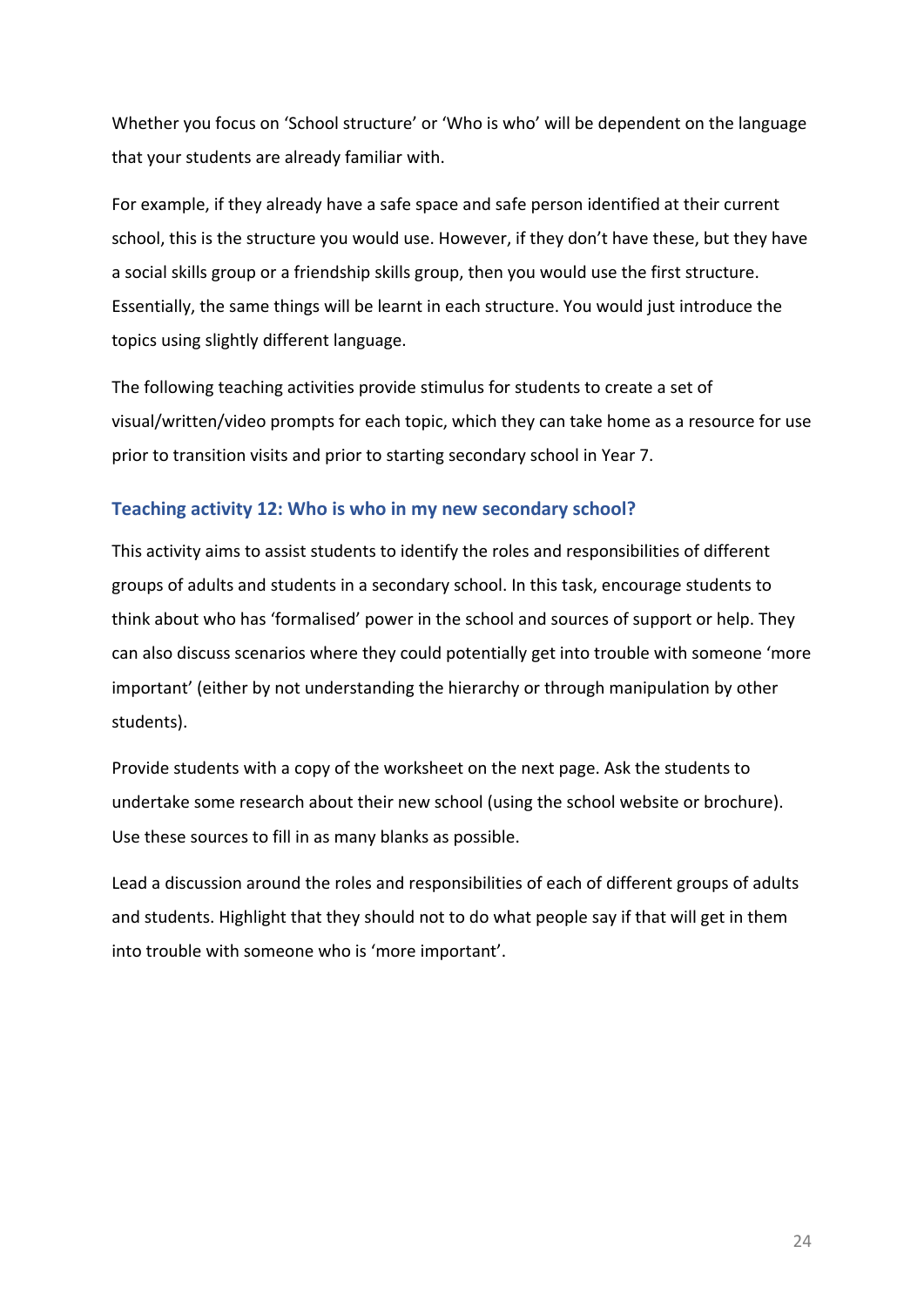#### Worksheet: Who is who in my new secondary school?

I am going to school in 202 . There are lots of staff and approximately students. I will know

| <b>Name</b> | <b>Roles/Job titles</b><br>(examples) | <b>Responsibilities</b> | What this means for me |
|-------------|---------------------------------------|-------------------------|------------------------|
|             | Principal                             |                         |                        |
|             | Deputy principal                      |                         |                        |
|             | Curriculum coordinator                |                         |                        |
|             | Front office manager                  |                         |                        |
|             | Head of year                          |                         |                        |
|             | Home group teacher                    |                         |                        |
|             | Prefects                              |                         |                        |
|             | (Other)                               |                         |                        |

| Who I should follow instructions from $-$ in order of the importance of the adults in the school. |  |
|---------------------------------------------------------------------------------------------------|--|
| Who I should follow instructions from - in order of the importance of the students in the school. |  |
| When shouldn't I follow instructions from people, and why not?                                    |  |
| What kinds of things should I tell my family or school counsellor?                                |  |
| Things I am allowed to take to school.                                                            |  |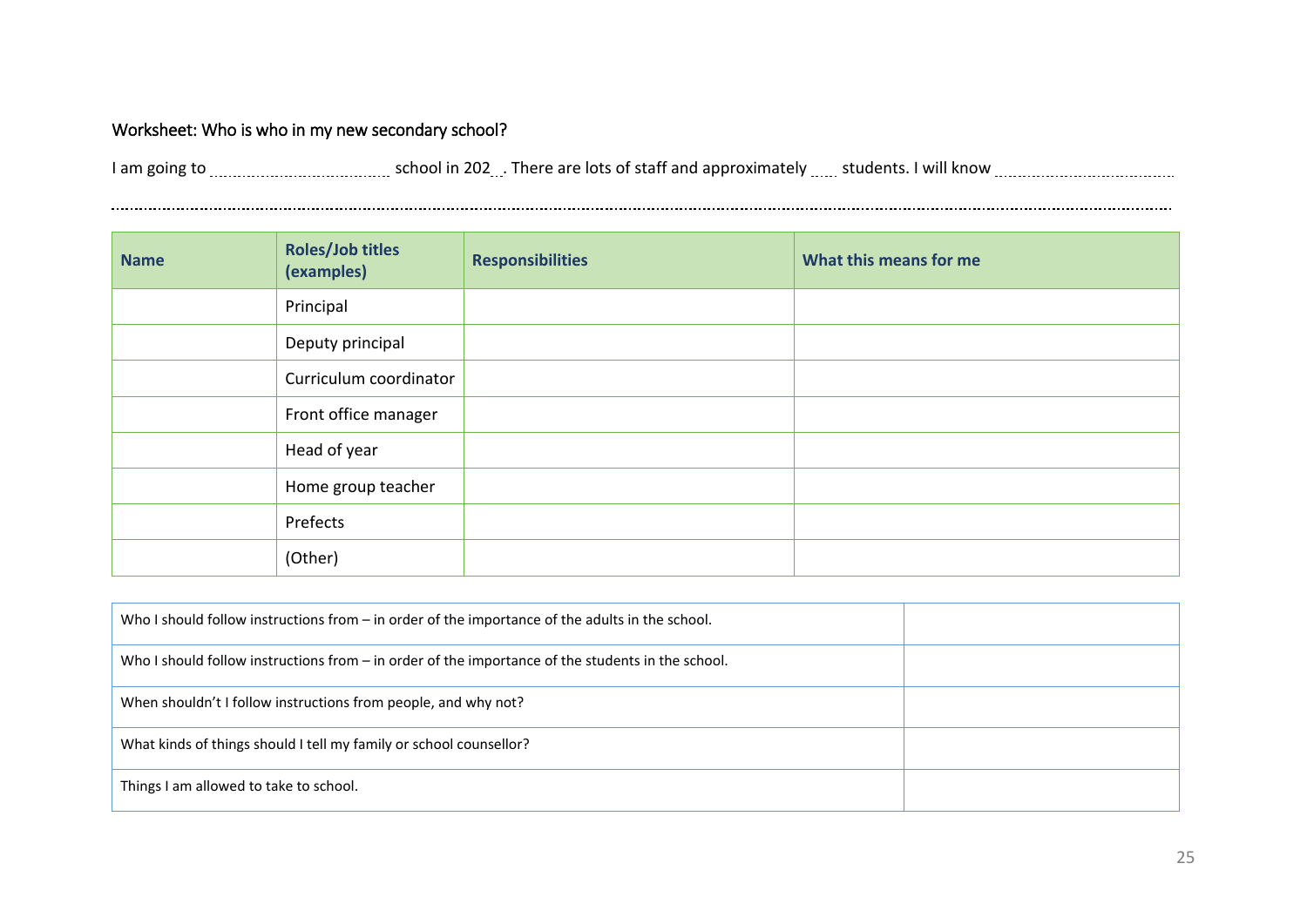#### <span id="page-25-0"></span>**Teaching activity 13: Safe spaces in the schoolyard**

This activity encourages students to identify areas at their proposed secondary school that offer protection, safety or less noise or crowding.



Students will need a map of the school grounds to undertake this activity. Preferably they will have also visited the school and taken photos of the site outside of school hours.

Ask students to study a map of their new school and identify the yard spaces that are different to the yard where they play now. Use maps sourced from the schools website or Google maps.

Students should identify:

- some spaces that might be more crowded and loud than others (highlight these areas in red)
- areas they think they would like to use (highlight these areas in green).

#### <span id="page-25-1"></span>**Teaching activity 14: Safe behaviour in the schoolyard**

This activity supports students to identify strategies to ward off bullying or behaviour that they are worried about.



*[School rules and positive behavior: Good and bad examples](https://youtu.be/Z3y_RrLdYtE)* is a video that demonstrates desirable and undesirable behaviour in an American classroom. The basic premise is analogous to Australian secondary school classrooms.

After viewing the video, lead a discussion with your students about how they can think ahead about a range of scenarios. Use the worksheet on the next page to structure the discussion.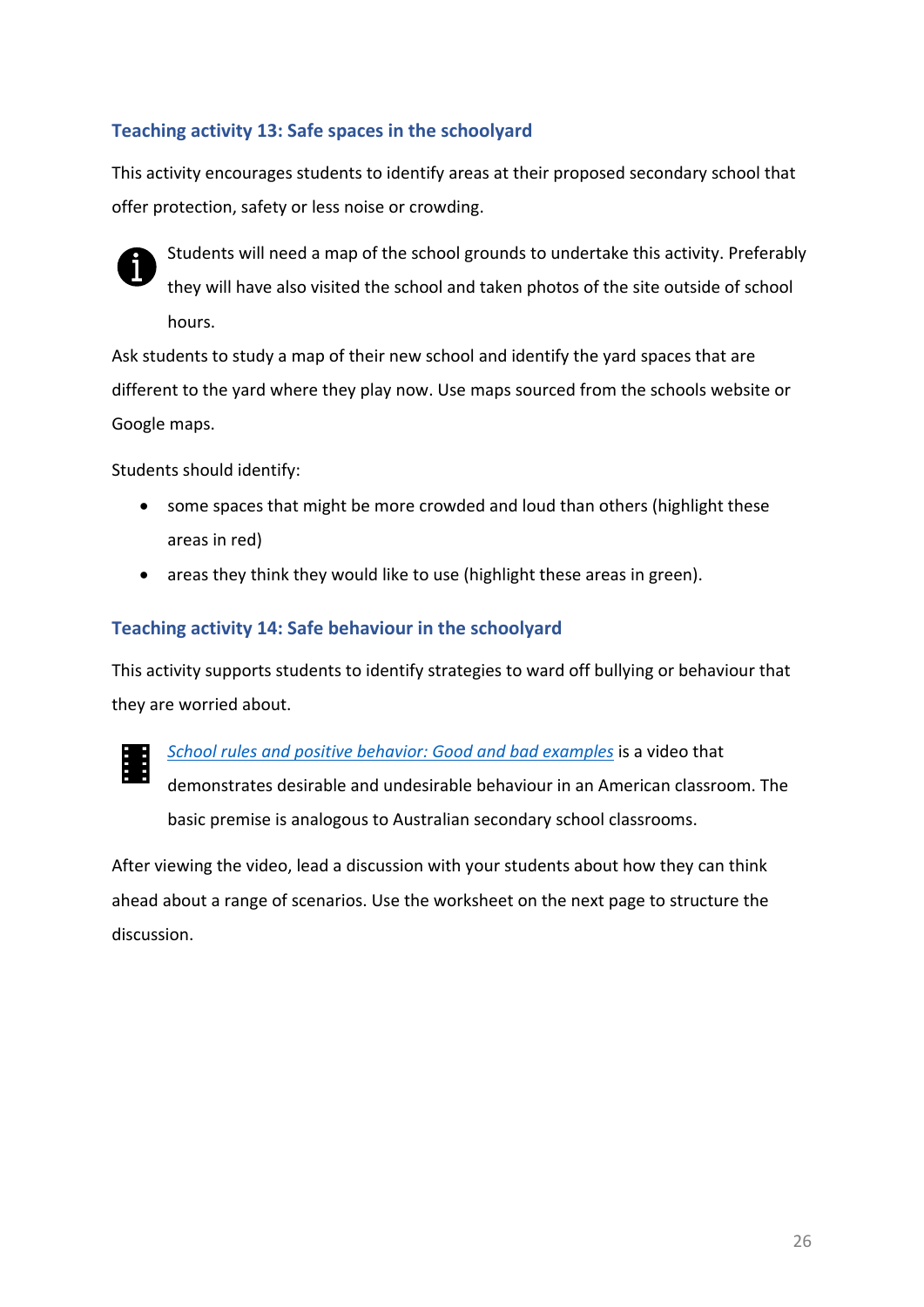#### Worksheet: Safe behaviour in the yard

Some people in the yard will do things that are unsafe or unhelpful. I may find some of these funny or upsetting. I have strategies about what to do.

| Unsafe or unhelpful yard behaviours | My strategy to stay safe and out of trouble |
|-------------------------------------|---------------------------------------------|
|                                     |                                             |
|                                     |                                             |
|                                     |                                             |
|                                     |                                             |
|                                     |                                             |

I can identify someone safe in the yard if I need help by:

If I can't see one of my safe people in the yard, I can: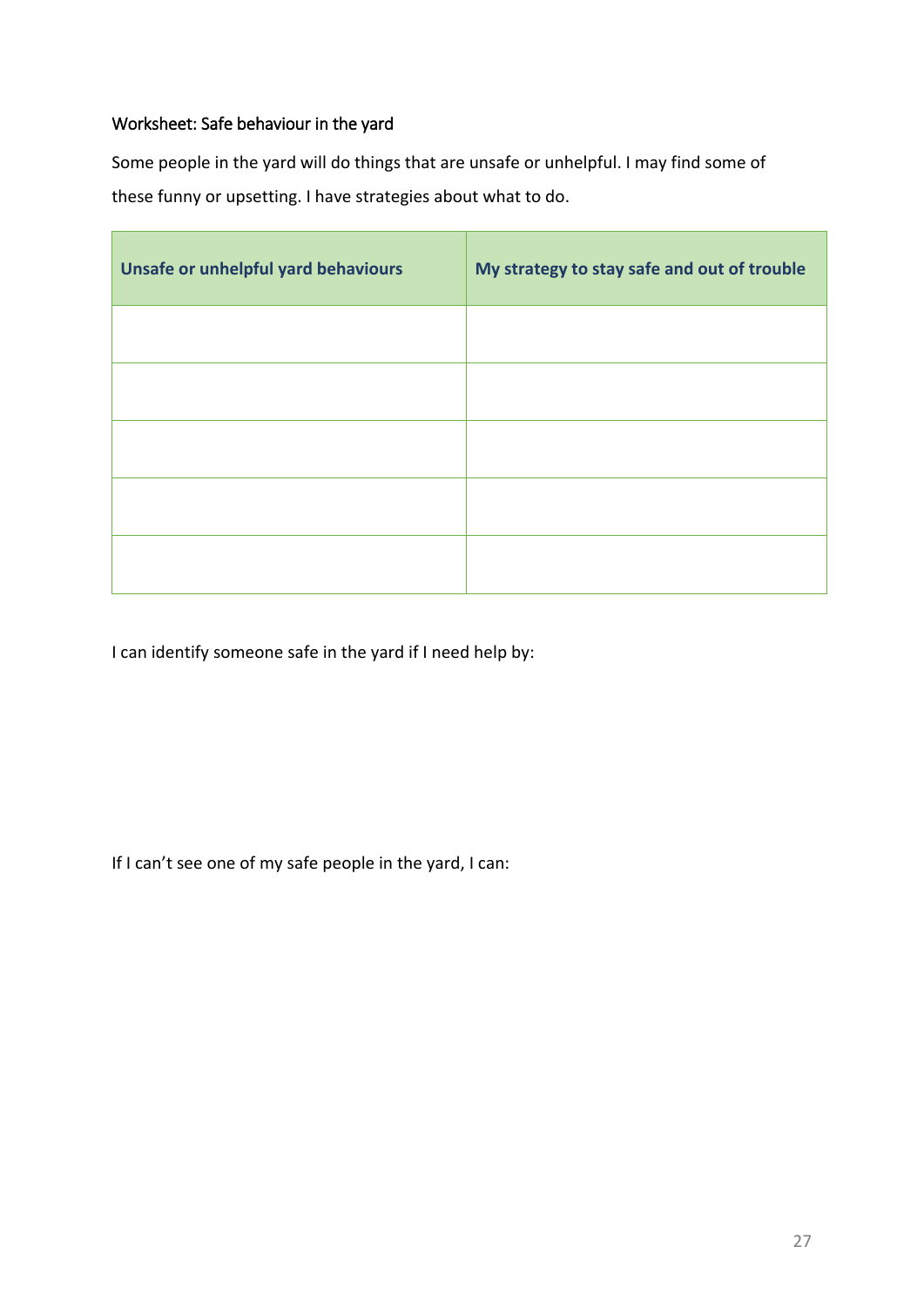#### <span id="page-27-0"></span>**Teaching activity 15: Secondary school classrooms**

墨.

#### *School rules and positive behavior: [good and bad examples](https://youtu.be/Z3y_RrLdYtE)[11](#page-27-1)*

After watching the video, ask students to respond to the following questions. You might like to lead this as a class discussion or encourage students to work on the questions individually and share their thoughts afterwards.

- Are there any other rules that you can think of?
- What positive helpful behaviours did you see in the video?
- Which positive behaviours from the video will you use and in what circumstances?
- Are there any other positive behaviours that you are going to use?

<span id="page-27-1"></span> <sup>11</sup> https://youtu.be/Z3y\_RrLdYtE